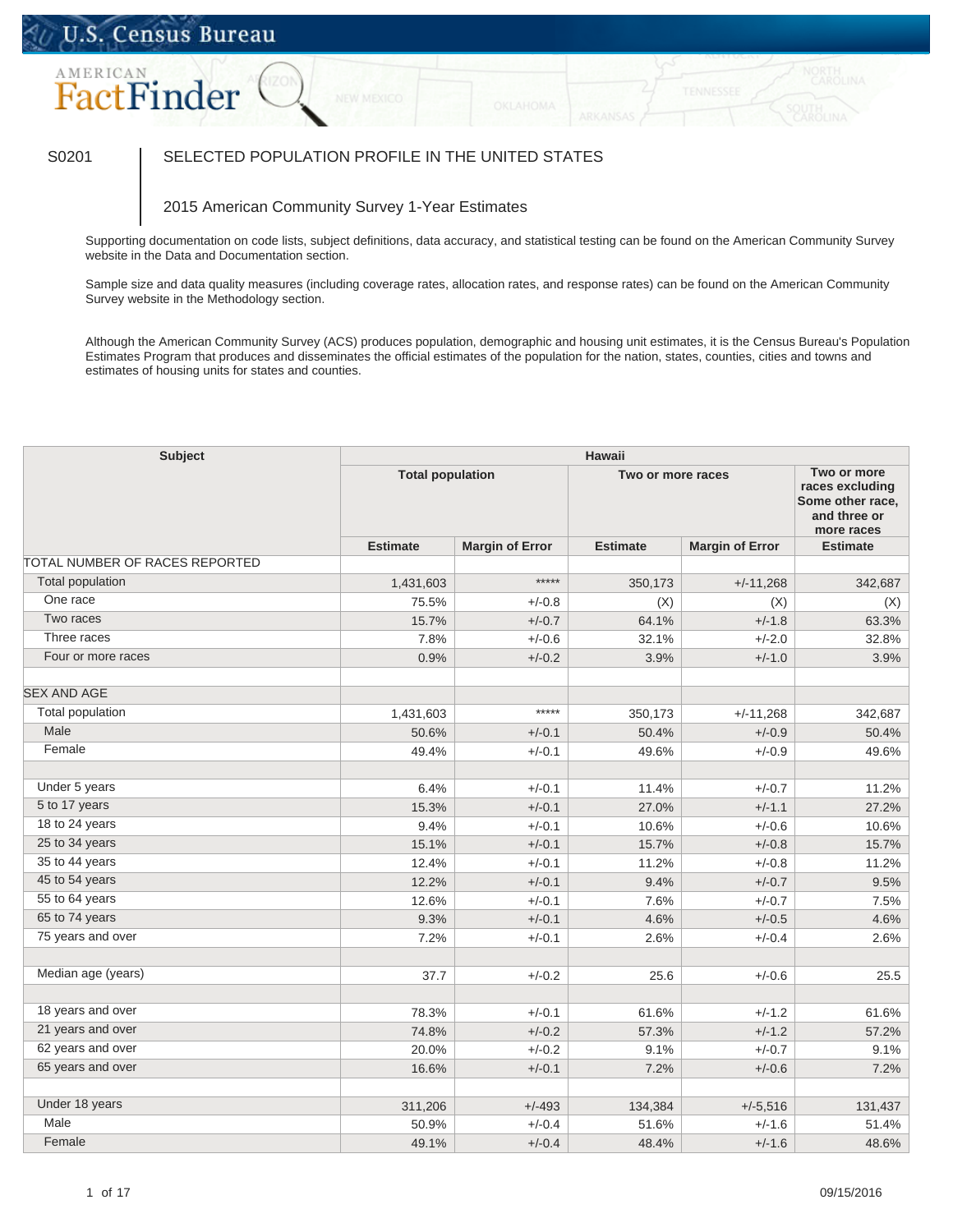| <b>Subject</b>                                         | <b>Hawaii</b>           |                        |                   |                        |                                                                                  |  |
|--------------------------------------------------------|-------------------------|------------------------|-------------------|------------------------|----------------------------------------------------------------------------------|--|
|                                                        | <b>Total population</b> |                        | Two or more races |                        | Two or more<br>races excluding<br>Some other race.<br>and three or<br>more races |  |
|                                                        | <b>Estimate</b>         | <b>Margin of Error</b> | <b>Estimate</b>   | <b>Margin of Error</b> | <b>Estimate</b>                                                                  |  |
|                                                        |                         |                        |                   |                        |                                                                                  |  |
| 18 years and over                                      | 1,120,397               | $+/-493$               | 215,789           | $+/-8,554$             | 211,250                                                                          |  |
| Male                                                   | 50.5%                   | $+/-0.1$               | 49.6%             | $+/-1.3$               | 49.8%                                                                            |  |
| Female                                                 | 49.5%                   | $+/-0.1$               | 50.4%             | $+/-1.3$               | 50.2%                                                                            |  |
|                                                        |                         |                        |                   |                        |                                                                                  |  |
| 18 to 34 years                                         | 350,879                 | $+/-1,076$             | 91,906            | $+/-5,140$             | 90,257                                                                           |  |
| Male                                                   | 54.8%                   | $+/-0.2$               | 51.8%             | $+/-2.1$               | 52.0%                                                                            |  |
| Female                                                 | 45.2%                   | $+/-0.2$               | 48.2%             | $+/-2.1$               | 48.0%                                                                            |  |
|                                                        |                         |                        |                   |                        |                                                                                  |  |
| 35 to 64 years                                         | 532,365                 | $+/-1,100$             | 98,802            | $+/-4,947$             | 96,386                                                                           |  |
| Male                                                   | 50.1%                   | $+/-0.1$               | 48.3%             | $+/-1.9$               | 48.5%                                                                            |  |
| Female                                                 | 49.9%                   | $+/-0.1$               | 51.7%             | $+/-1.9$               | 51.5%                                                                            |  |
|                                                        |                         |                        |                   |                        |                                                                                  |  |
| 65 years and over                                      | 237,153                 | $+/-630$               | 25,081            | $+/-2,393$             | 24,607                                                                           |  |
| Male                                                   | 45.0%                   | $+/-0.2$               | 46.4%             | $+/-3.5$               | 46.7%                                                                            |  |
| Female                                                 | 55.0%                   | $+/-0.2$               | 53.6%             | $+/-3.5$               | 53.3%                                                                            |  |
|                                                        |                         |                        |                   |                        |                                                                                  |  |
| <b>RELATIONSHIP</b>                                    |                         |                        |                   |                        |                                                                                  |  |
| Population in households                               | 1,387,570               | *****                  | 343,089           | $+/-11,431$            | 335,706                                                                          |  |
| Householder or spouse                                  | 48.9%                   | $+/-0.6$               | 31.6%             | $+/-1.0$               | 31.6%                                                                            |  |
| Child                                                  | 28.5%                   | $+/-0.5$               | 44.8%             | $+/-1.4$               | 44.8%                                                                            |  |
| Other relatives                                        | 14.8%                   | $+/-0.6$               | 17.4%             | $+/-1.5$               | 17.6%                                                                            |  |
| <b>Nonrelatives</b>                                    | 7.9%                    | $+/-0.5$               | 6.2%              | $+/-0.8$               | 6.0%                                                                             |  |
| Unmarried partner                                      | 2.2%                    | $+/-0.2$               | 2.3%              | $+/-0.4$               | 2.2%                                                                             |  |
|                                                        |                         |                        |                   |                        |                                                                                  |  |
| <b>HOUSEHOLDS BY TYPE</b>                              |                         |                        |                   |                        |                                                                                  |  |
| Households                                             | 445,936                 | $+/-4,817$             | 74,120            | $+/-3,192$             | 72,669                                                                           |  |
| Family households                                      | 69.4%                   | $+/-1.0$               | 72.4%             | $+/-2.4$               | 72.5%                                                                            |  |
| With own children of the householder under 18          | 25.8%                   | $+/-0.9$               | 33.3%             | $+/-2.4$               | 33.5%                                                                            |  |
| years                                                  |                         |                        |                   |                        |                                                                                  |  |
| Married-couple family                                  | 52.1%                   | $+/-1.0$               | 49.6%             | $+/-2.4$               | 49.7%                                                                            |  |
| With own children of the householder under 18<br>years | 19.6%                   | $+/-0.9$               | 23.0%             | $+/-2.1$               | 23.3%                                                                            |  |
| Female householder, no husband present, family         | 11.7%                   | $+/-0.7$               | 16.0%             | $+/-2.2$               | 15.9%                                                                            |  |
| With own children of the householder under 18          | 4.2%                    | $+/-0.4$               | 7.4%              | $+/-1.4$               | 7.4%                                                                             |  |
| years                                                  |                         |                        |                   |                        |                                                                                  |  |
| Nonfamily households                                   | 30.6%                   | $+/-1.0$               | 27.6%             | $+/-2.4$               | 27.5%                                                                            |  |
| Male householder                                       | 15.0%                   | $+/-0.8$               | 12.6%             | $+/-1.7$               | 12.8%                                                                            |  |
| Living alone                                           | 11.4%                   | $+/-0.6$               | 8.6%              | $+/-1.3$               | 8.7%                                                                             |  |
| Not living alone                                       | 3.5%                    | $+/-0.5$               | 4.0%              | $+/-1.2$               | 4.1%                                                                             |  |
| Female householder                                     | 15.7%                   | $+/-0.7$               | 15.0%             | $+/-1.9$               | 14.7%                                                                            |  |
| Living alone                                           | 11.9%                   | $+/-0.6$               | 10.0%             | $+/-1.5$               | 9.8%                                                                             |  |
| Not living alone                                       | 3.7%                    | $+/-0.4$               | 5.0%              | $+/-1.3$               | 4.9%                                                                             |  |
|                                                        |                         |                        |                   |                        |                                                                                  |  |
| Average household size                                 | 3.11                    | $+/-0.03$              | 3.61              | $+/-0.12$              | 3.61                                                                             |  |
| Average family size                                    | 3.69                    | $+/-0.05$              | 4.23              | $+/-0.15$              | 4.23                                                                             |  |
|                                                        |                         |                        |                   |                        |                                                                                  |  |
| <b>MARITAL STATUS</b>                                  |                         |                        |                   |                        |                                                                                  |  |
| Population 15 years and over                           | 1,168,301               | $+/-806$               | 234,417           | $+/-8,893$             | 229,648                                                                          |  |
| Now married, except separated                          | 49.3%                   | $+/-0.9$               | 38.8%             | $+/-1.4$               | 38.9%                                                                            |  |
| Widowed                                                | 6.2%                    | $+/-0.3$               | 3.5%              | $+/-0.4$               | 3.5%                                                                             |  |
| Divorced                                               | 9.5%                    | $+/-0.5$               | 10.2%             | $+/-1.1$               | 10.2%                                                                            |  |
| Separated                                              | 1.4%                    | $+/-0.2$               | 1.0%              | $+/-0.3$               | 1.0%                                                                             |  |
| Never married                                          | 33.5%                   | $+/-0.7$               | 46.5%             | $+/-1.5$               | 46.5%                                                                            |  |
| Male 15 years and over                                 | 590,393                 | $+/-1,244$             | 116,718           | $+/-4,993$             | 114,707                                                                          |  |
| Now married, except separated                          | 50.1%                   | $+/-1.0$               | 39.9%             | $+/-1.9$               | 39.8%                                                                            |  |
|                                                        |                         |                        |                   |                        |                                                                                  |  |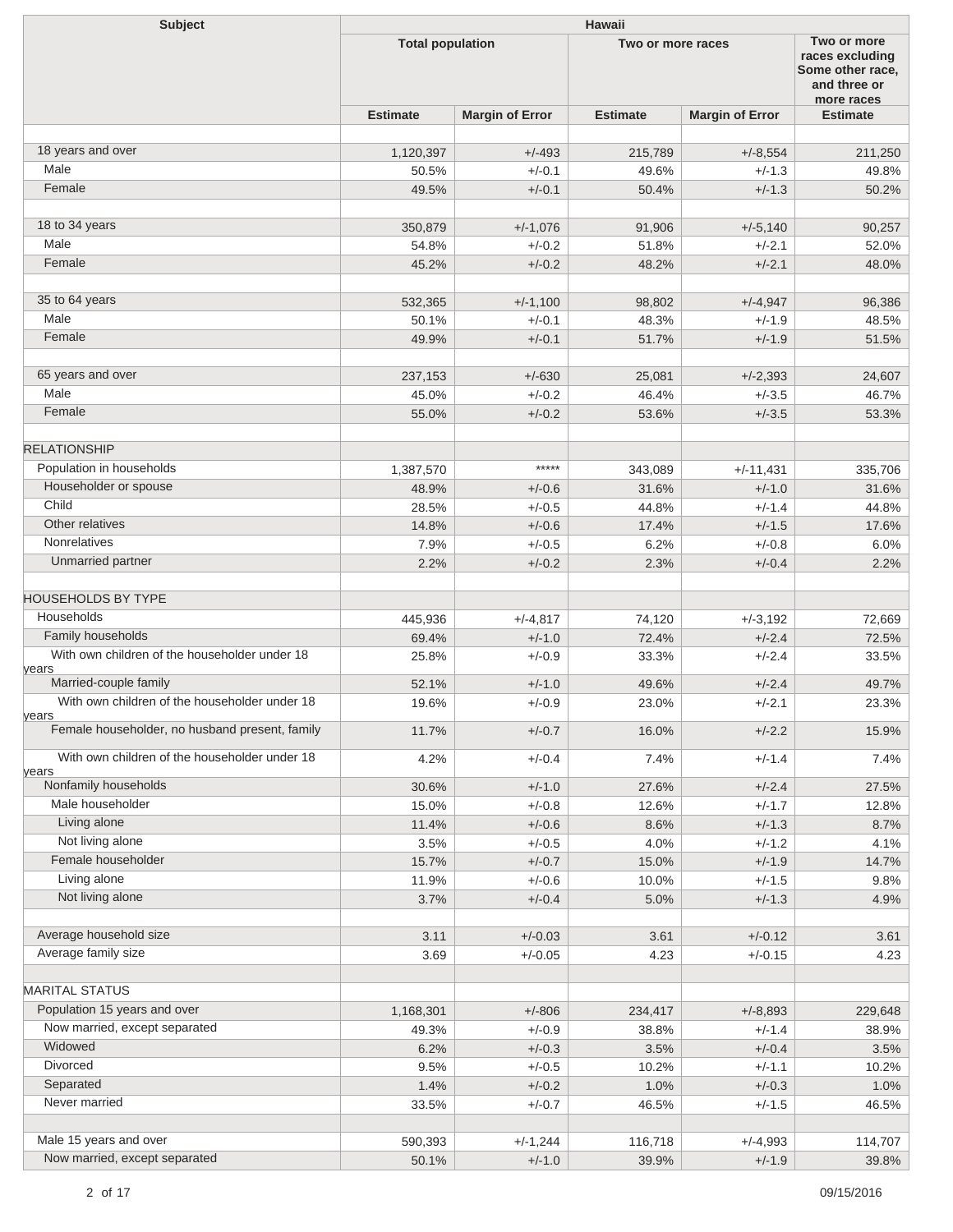| <b>Subject</b>                                                                             | <b>Hawaii</b>           |                        |                   |                                                                                  |                 |  |  |
|--------------------------------------------------------------------------------------------|-------------------------|------------------------|-------------------|----------------------------------------------------------------------------------|-----------------|--|--|
|                                                                                            | <b>Total population</b> |                        | Two or more races | Two or more<br>races excluding<br>Some other race.<br>and three or<br>more races |                 |  |  |
|                                                                                            | <b>Estimate</b>         | <b>Margin of Error</b> | <b>Estimate</b>   | <b>Margin of Error</b>                                                           | <b>Estimate</b> |  |  |
| Widowed                                                                                    | 2.7%                    | $+/-0.3$               | 1.9%              | $+/-0.6$                                                                         | 1.9%            |  |  |
| <b>Divorced</b>                                                                            | 8.3%                    | $+/-0.5$               | 8.4%              | $+/-1.2$                                                                         | 8.4%            |  |  |
| Separated                                                                                  | 1.3%                    | $+/-0.2$               | 0.9%              | $+/-0.4$                                                                         | 0.8%            |  |  |
| Never married                                                                              | 37.7%                   | $+/-1.0$               | 49.0%             | $+/-2.1$                                                                         | 49.1%           |  |  |
| Female 15 years and over                                                                   |                         |                        |                   |                                                                                  | 114,941         |  |  |
| Now married, except separated                                                              | 577,908                 | $+/-1,046$             | 117,699           | $+/-5,584$                                                                       |                 |  |  |
| Widowed                                                                                    | 48.5%                   | $+/-1.0$               | 37.7%             | $+/-1.8$                                                                         | 38.0%           |  |  |
| <b>Divorced</b>                                                                            | 9.9%                    | $+/-0.5$               | 5.0%              | $+/-0.7$                                                                         | 5.0%            |  |  |
|                                                                                            | 10.8%                   | $+/-0.8$               | 12.1%             | $+/-1.6$                                                                         | 12.0%           |  |  |
| Separated<br>Never married                                                                 | 1.5%                    | $+/-0.3$               | 1.1%              | $+/-0.4$                                                                         | 1.1%            |  |  |
|                                                                                            | 29.3%                   | $+/-0.9$               | 44.1%             | $+/-1.9$                                                                         | 43.9%           |  |  |
| <b>SCHOOL ENROLLMENT</b>                                                                   |                         |                        |                   |                                                                                  |                 |  |  |
| Population 3 years and over enrolled in school                                             | 330,445                 | $+/-4,967$             | 126,339           | $+/-5,269$                                                                       | 124,449         |  |  |
| Nursery school, preschool                                                                  | 6.8%                    | $+/-0.7$               | 9.1%              | $+/-1.4$                                                                         | 9.0%            |  |  |
| Kindergarten                                                                               | 4.4%                    | $+/-0.6$               | 5.3%              | $+/-1.2$                                                                         | 5.4%            |  |  |
| Elementary school (grades 1-8)                                                             | 39.5%                   | $+/-0.9$               | 45.4%             | $+/-1.8$                                                                         | 45.3%           |  |  |
| High school (grades 9-12)                                                                  | 19.8%                   | $+/-0.8$               | 20.4%             | $+/-1.8$                                                                         | 20.5%           |  |  |
| College or graduate school                                                                 | 29.5%                   | $+/-1.0$               | 19.8%             | $+/-1.8$                                                                         | 19.8%           |  |  |
| Male 3 years and over enrolled in school                                                   |                         |                        |                   |                                                                                  |                 |  |  |
|                                                                                            | 165,901                 | $+/-3,778$             | 60,615            | $+/-3,089$                                                                       | 59,723          |  |  |
| Percent enrolled in kindergarten to grade 12                                               | 64.3%                   | $+/-1.6$               | 74.4%             | $+/-3.0$                                                                         | 74.4%           |  |  |
| Percent enrolled in college or graduate school                                             | 28.8%                   | $+/-1.6$               | 16.3%             | $+/-2.5$                                                                         | 16.5%           |  |  |
| Female 3 years and over enrolled in school                                                 | 164,544                 | $+/-3.853$             | 65,724            | $+/-3,737$                                                                       | 64,726          |  |  |
| Percent enrolled in kindergarten to grade 12                                               | 63.1%                   | $+/-1.6$               | 68.1%             | $+/-3.0$                                                                         | 68.2%           |  |  |
| Percent enrolled in college or graduate school                                             | 30.2%                   | $+/-1.3$               | 23.0%             | $+/-2.4$                                                                         | 22.8%           |  |  |
| EDUCATIONAL ATTAINMENT                                                                     |                         |                        |                   |                                                                                  |                 |  |  |
| Population 25 years and over                                                               | 985.914                 | $+/-1,476$             | 178,786           | $+/-7,143$                                                                       | 174,891         |  |  |
| Less than high school diploma                                                              | 9.1%                    | $+/-0.6$               | 6.6%              | $+/-0.9$                                                                         | 6.5%            |  |  |
| High school graduate (includes equivalency)                                                | 27.1%                   | $+/-0.7$               | 34.7%             | $+/-2.2$                                                                         | 35.0%           |  |  |
| Some college or associate's degree                                                         | 32.4%                   | $+/-0.8$               | 36.7%             | $+/-1.9$                                                                         | 36.5%           |  |  |
| Bachelor's degree                                                                          | 20.8%                   | $+/-0.6$               | 14.5%             | $+/-1.4$                                                                         | 14.3%           |  |  |
| Graduate or professional degree                                                            | 10.6%                   | $+/-0.4$               | 7.6%              | $+/-0.9$                                                                         | 7.6%            |  |  |
| High school graduate or higher                                                             |                         |                        |                   |                                                                                  |                 |  |  |
|                                                                                            | 90.9%                   | $+/-0.6$               | 93.4%             | $+/-0.9$                                                                         | 93.5%           |  |  |
| Male, high school graduate or higher                                                       | 91.1%                   | $+/-0.7$               | 92.1%             | $+/-1.3$                                                                         | 92.3%           |  |  |
| Female, high school graduate or higher                                                     | 90.6%                   | $+/-0.8$               | 94.7%             | $+/-1.3$                                                                         | 94.6%           |  |  |
| Bachelor's degree or higher                                                                | 31.4%                   | $+/-0.7$               | 22.0%             | $+/-1.6$                                                                         | 22.0%           |  |  |
| Male, bachelor's degree or higher                                                          | 30.3%                   | $+/-1.0$               | 19.5%             | $+/-2.0$                                                                         | 19.5%           |  |  |
| Female, bachelor's degree or higher                                                        | 32.4%                   | $+/-0.9$               | 24.6%             | $+/-2.3$                                                                         | 24.4%           |  |  |
| <b>FERTILITY</b>                                                                           |                         |                        |                   |                                                                                  |                 |  |  |
| Women 15 to 50 years                                                                       | 322,339                 | $+/-1,666$             | 84,244            | $+/-4,647$                                                                       | 82,551          |  |  |
| Women 15 to 50 years who had a birth in the past 12                                        | 18,465                  | $+/-1,710$             | 4,826             | $+/-974$                                                                         | 4,726           |  |  |
| months<br>Unmarried women 15 to 50 years who had a birth in                                | 6,449                   | $+/-1,312$             | 2,555             | $+/-832$                                                                         | 2,455           |  |  |
| the past 12 months                                                                         |                         |                        |                   |                                                                                  |                 |  |  |
| As a percent of all women with a birth in the past<br>12 months                            | 34.9%                   | $+/-5.6$               | 52.9%             | $+/-11.0$                                                                        | 51.9%           |  |  |
| RESPONSIBILITY FOR GRANDCHILDREN UNDER 18                                                  |                         |                        |                   |                                                                                  |                 |  |  |
| YEARS                                                                                      |                         |                        |                   |                                                                                  |                 |  |  |
| Population 30 years and over                                                               | 872,924                 | $+/-655$               | 150,613           | $+/-6,359$                                                                       | 147,172         |  |  |
| Grandparents living with grandchild(ren)                                                   | 6.2%                    | $+/-0.5$               | 6.5%              | $+/-0.9$                                                                         | 6.5%            |  |  |
| Grandparents responsible for grandchildren as a<br>percentage of living with grandchildren | 18.1%                   | $+/-2.8$               | 25.9%             | $+/-6.6$                                                                         | 25.9%           |  |  |
|                                                                                            |                         |                        |                   |                                                                                  |                 |  |  |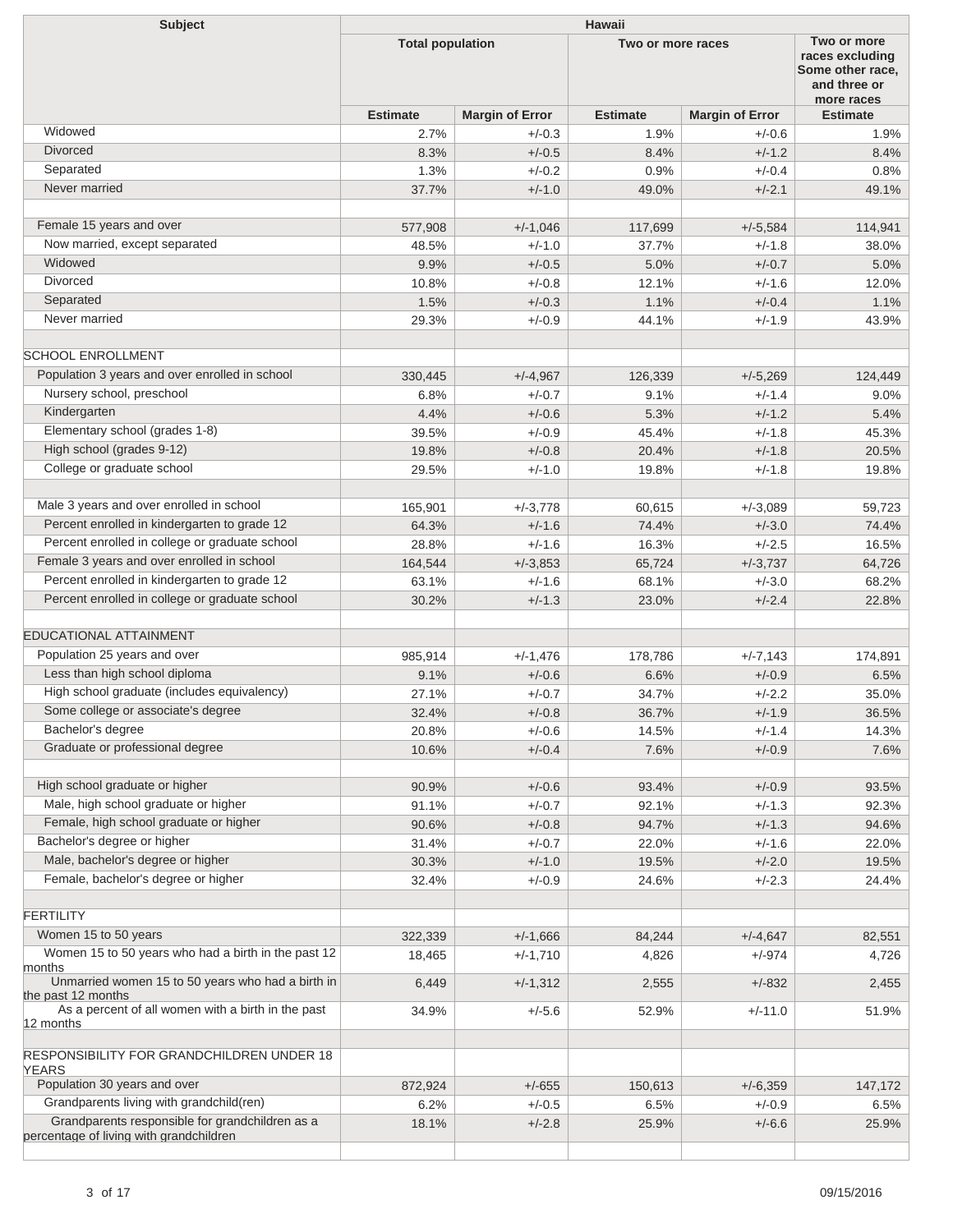| <b>Subject</b>                                                 | <b>Hawaii</b>           |                        |                   |                        |                                                                                  |  |
|----------------------------------------------------------------|-------------------------|------------------------|-------------------|------------------------|----------------------------------------------------------------------------------|--|
|                                                                | <b>Total population</b> |                        | Two or more races |                        | Two or more<br>races excluding<br>Some other race,<br>and three or<br>more races |  |
|                                                                | <b>Estimate</b>         | <b>Margin of Error</b> | <b>Estimate</b>   | <b>Margin of Error</b> | <b>Estimate</b>                                                                  |  |
| <b>VETERAN STATUS</b>                                          |                         |                        |                   |                        |                                                                                  |  |
| Civilian population 18 years and over                          | 1,075,945               | $+/-2,684$             | 213,320           | $+/-8,603$             | 208,945                                                                          |  |
| Civilian veteran                                               | 10.0%                   | $+/-0.4$               | 7.7%              | $+/-0.9$               | 7.7%                                                                             |  |
| <b>DISABILITY STATUS</b>                                       |                         |                        |                   |                        |                                                                                  |  |
| Total civilian noninstitutionalized population                 | 1,375,062               | $+/-2,629$             | 345,548           | $+/-11,476$            | 338,323                                                                          |  |
| With a disability                                              | 10.8%                   | $+/-0.4$               | 8.8%              | $+/-0.9$               | 8.8%                                                                             |  |
| Civilian noninstitutionalized population under 18 years        | 310,995                 | $+/-495$               | 134,301           | $+/-5,514$             | 131,354                                                                          |  |
| With a disability                                              | 2.4%                    | $+/-0.4$               | 2.9%              | $+/-0.8$               | 3.0%                                                                             |  |
| Civilian noninstitutionalized population 18 to 64 years        | 831,201                 | $+/-2,819$             | 186,293           | $+/-8,184$             | 182,489                                                                          |  |
| With a disability                                              | 7.7%                    | $+/-0.4$               | 9.3%              | $+/-1.2$               | 9.3%                                                                             |  |
|                                                                |                         |                        |                   |                        |                                                                                  |  |
| Civilian noninstitutionalized population 65 years and<br>older | 232,866                 | $+/-722$               | 24,954            | $+/-2,371$             | 24,480                                                                           |  |
| With a disability                                              | 33.0%                   | $+/-1.5$               | 36.1%             | $+/-5.1$               | 36.2%                                                                            |  |
| <b>RESIDENCE 1 YEAR AGO</b>                                    |                         |                        |                   |                        |                                                                                  |  |
| Population 1 year and over                                     | 1,414,355               | $+/-1,729$             | 342,109           | $+/-11,212$            | 335,123                                                                          |  |
| Same house                                                     | 85.3%                   | $+/-0.7$               | 86.1%             | $+/-1.6$               | 86.3%                                                                            |  |
| Different house in the U.S.                                    | 13.5%                   | $+/-0.7$               | 13.7%             | $+/-1.6$               | 13.4%                                                                            |  |
| Same county                                                    | 9.1%                    | $+/-0.6$               | 10.5%             | $+/-1.4$               | 10.3%                                                                            |  |
| Different county                                               | 4.4%                    | $+/-0.4$               | 3.2%              | $+/-0.6$               | 3.1%                                                                             |  |
| Same state                                                     | 0.6%                    | $+/-0.2$               | 0.8%              | $+/-0.5$               | 0.8%                                                                             |  |
| Different state                                                | 3.8%                    | $+/-0.3$               | 2.4%              | $+/-0.5$               | 2.3%                                                                             |  |
| Abroad                                                         | 1.3%                    | $+/-0.2$               | 0.3%              | $+/-0.1$               | 0.3%                                                                             |  |
| PLACE OF BIRTH, CITIZENSHIP STATUS AND YEAR                    |                         |                        |                   |                        |                                                                                  |  |
| OF ENTRY                                                       |                         |                        |                   |                        |                                                                                  |  |
| <b>Native</b>                                                  | 1,178,189               | $+/-8,901$             | 343,892           | $+/-11,206$            | 336,787                                                                          |  |
| Male                                                           | 52.4%                   | $+/-0.3$               | 50.4%             | $+/-1.0$               | 50.5%                                                                            |  |
| Female                                                         | 47.6%                   | $+/-0.3$               | 49.6%             | $+/-1.0$               | 49.5%                                                                            |  |
| Foreign born                                                   | 253,414                 |                        |                   |                        |                                                                                  |  |
| Male                                                           |                         | $+/-8,901$             | 6,281             | $+/-1,262$             | 5,900                                                                            |  |
| Female                                                         | 42.2%<br>57.8%          | $+/-1.1$<br>$+/-1.1$   | 46.2%<br>53.8%    | $+/-9.9$<br>$+/-9.9$   | 46.3%<br>53.7%                                                                   |  |
|                                                                |                         |                        |                   |                        |                                                                                  |  |
| Foreign born; naturalized U.S. citizen                         | 146,485                 | $+/-6,177$             | 4,076             | $+/-1,046$             | 3,877                                                                            |  |
| Male                                                           | 42.4%                   | $+/-1.5$               | 41.3%             | $+/-10.6$              | 41.9%                                                                            |  |
| Female                                                         | 57.6%                   | $+/-1.5$               | 58.7%             | $+/-10.6$              | 58.1%                                                                            |  |
| Foreign born; not a U.S. citizen                               | 106,929                 | $+/-6,451$             | 2,205             | $+/-725$               | 2,023                                                                            |  |
| Male                                                           | 42.0%                   | $+/-2.0$               | 55.2%             | $+/-17.7$              | 54.6%                                                                            |  |
| Female                                                         | 58.0%                   | $+/-2.0$               | 44.8%             | $+/-17.7$              | 45.4%                                                                            |  |
| Population born outside the United States                      | 253,414                 | $+/-8,901$             | 6,281             | $+/-1,262$             | 5,900                                                                            |  |
| Entered 2010 or later                                          | 15.3%                   | $+/-1.4$               | 7.5%              | $+/-5.2$               | 7.9%                                                                             |  |
| Entered 2000 to 2009                                           | 22.9%                   | $+/-1.8$               | 23.6%             | $+/-8.8$               | 24.0%                                                                            |  |
| Entered before 2000                                            | 61.8%                   | $+/-2.1$               | 68.9%             | $+/-9.1$               | 68.1%                                                                            |  |
| WORLD REGION OF BIRTH OF FOREIGN BORN                          |                         |                        |                   |                        |                                                                                  |  |
| Foreign-born population excluding population born at           | 253,414                 |                        |                   |                        |                                                                                  |  |
| sea                                                            |                         | $+/-8,901$             | 6,281             | $+/-1,262$             | 5,900                                                                            |  |
| Europe                                                         | 4.9%                    | $+/-0.8$               | 10.3%             | $+/-6.3$               | 10.9%                                                                            |  |
| Asia                                                           | 80.0%                   | $+/-1.7$               | 41.6%             | $+/-9.9$               | 39.6%                                                                            |  |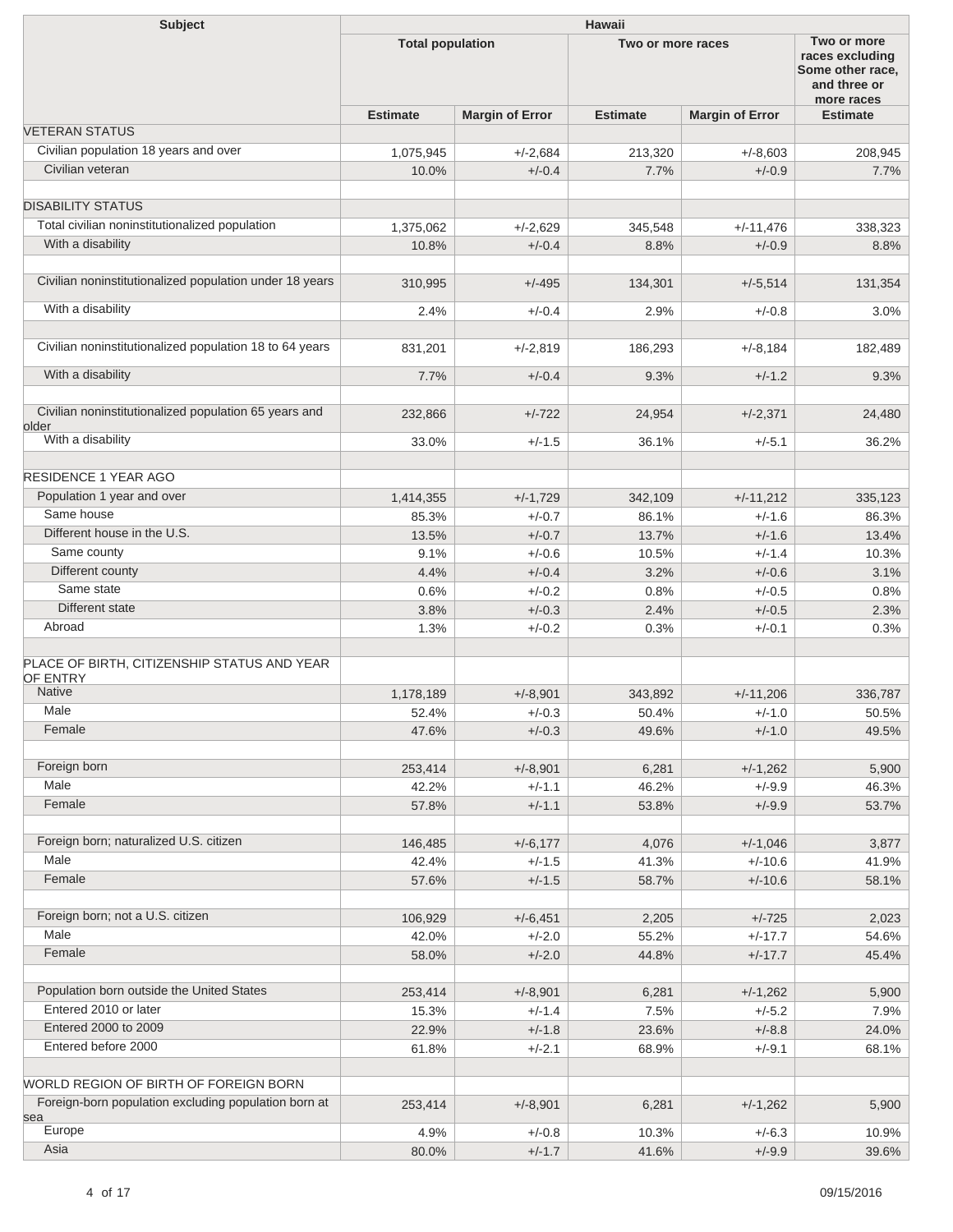| <b>Subject</b>                                                                | <b>Hawaii</b>           |                        |                   |                        |                                                                                  |  |  |
|-------------------------------------------------------------------------------|-------------------------|------------------------|-------------------|------------------------|----------------------------------------------------------------------------------|--|--|
|                                                                               | <b>Total population</b> |                        | Two or more races |                        | Two or more<br>races excluding<br>Some other race,<br>and three or<br>more races |  |  |
|                                                                               | <b>Estimate</b>         | <b>Margin of Error</b> | <b>Estimate</b>   | <b>Margin of Error</b> | <b>Estimate</b>                                                                  |  |  |
| Africa                                                                        | 0.8%                    | $+/-0.4$               | 0.4%              | $+/-0.7$               | 0.4%                                                                             |  |  |
| Oceania                                                                       | 7.4%                    | $+/-1.2$               | 19.8%             | $+/-9.7$               | 20.5%                                                                            |  |  |
| Latin America                                                                 | 5.7%                    | $+/-0.8$               | 26.7%             | $+/-12.0$              | 27.2%                                                                            |  |  |
| Northern America                                                              | 1.2%                    | $+/-0.3$               | 1.3%              | $+/-1.8$               | 1.4%                                                                             |  |  |
| LANGUAGE SPOKEN AT HOME AND ABILITY TO<br><b>SPEAK ENGLISH</b>                |                         |                        |                   |                        |                                                                                  |  |  |
| Population 5 years and over                                                   | 1,339,510               | $+/-710$               | 310,340           | $+/-10,459$            | 304,430                                                                          |  |  |
| English only                                                                  | 73.9%                   | $+/-0.8$               | 89.1%             | $+/-1.2$               | 89.2%                                                                            |  |  |
| Language other than English                                                   | 26.1%                   | $+/-0.8$               | 10.9%             | $+/-1.2$               | 10.8%                                                                            |  |  |
| Speak English less than "very well"                                           | 12.4%                   | $+/-0.6$               | 2.2%              | $+/-0.5$               | 2.1%                                                                             |  |  |
| <b>EMPLOYMENT STATUS</b>                                                      |                         |                        |                   |                        |                                                                                  |  |  |
| Population 16 years and over                                                  | 1,152,884               | $+/-1,566$             | 229,334           | $+/-9,007$             | 224,649                                                                          |  |  |
| In labor force                                                                | 65.5%                   | $+/-0.6$               | 67.9%             | $+/-1.6$               | 68.0%                                                                            |  |  |
| Civilian labor force                                                          | 61.6%                   | $+/-0.7$               | 66.8%             | $+/-1.6$               | 66.9%                                                                            |  |  |
| Employed                                                                      | 58.6%                   | $+/-0.7$               | 63.0%             | $+/-1.7$               | 63.1%                                                                            |  |  |
| Unemployed                                                                    | 3.0%                    | $+/-0.3$               | 3.8%              | $+/-0.7$               | 3.8%                                                                             |  |  |
| <b>Unemployment Rate</b>                                                      | 4.9%                    | $+/-0.4$               | 5.7%              | $+/-1.0$               | 5.7%                                                                             |  |  |
| <b>Armed Forces</b>                                                           | 3.9%                    | $+/-0.2$               | 1.1%              | $+/-0.4$               | 1.0%                                                                             |  |  |
| Not in labor force                                                            | 34.5%                   | $+/-0.6$               | 32.1%             | $+/-1.6$               | 32.0%                                                                            |  |  |
|                                                                               |                         |                        |                   |                        |                                                                                  |  |  |
| Females 16 years and over                                                     | 570,696                 | $+/-1,132$             | 115,053           | $+/-5,615$             | 112,295                                                                          |  |  |
| In labor force                                                                | 59.9%                   | $+/-1.0$               | 65.3%             | $+/-2.2$               | 65.4%                                                                            |  |  |
| Civilian labor force                                                          | 59.2%                   | $+/-1.0$               | 65.0%             | $+/-2.3$               | 65.0%                                                                            |  |  |
| Employed                                                                      | 56.2%                   | $+/-0.9$               | 61.5%             | $+/-2.3$               | 61.5%                                                                            |  |  |
| Unemployed                                                                    | 3.0%                    | $+/-0.4$               | 3.5%              | $+/-0.9$               | 3.5%                                                                             |  |  |
| <b>Unemployment Rate</b>                                                      | 5.1%                    | $+/-0.6$               | 5.3%              | $+/-1.4$               | 5.4%                                                                             |  |  |
|                                                                               |                         |                        |                   |                        |                                                                                  |  |  |
| <b>COMMUTING TO WORK</b>                                                      |                         |                        |                   |                        |                                                                                  |  |  |
| Workers 16 years and over                                                     | 704,914                 | $+/-7,321$             | 143,370           | $+/-6.949$             | 140,575                                                                          |  |  |
| Car, truck, or van - drove alone                                              | 67.4%                   | $+/-0.9$               | 69.6%             | $+/-2.0$               | 69.8%                                                                            |  |  |
| Car, truck, or van - carpooled                                                | 13.5%                   | $+/-0.7$               | 15.3%             | $+/-1.6$               | 15.4%                                                                            |  |  |
| Public transportation (excluding taxicab)                                     | 7.0%                    | $+/-0.5$               | 5.3%              | $+/-1.0$               | 5.2%                                                                             |  |  |
| Walked                                                                        | 4.1%                    | $+/-0.4$               | 3.1%              | $+/-0.7$               | 3.2%                                                                             |  |  |
| Other means                                                                   | 3.3%                    | $+/-0.3$               | 3.2%              | $+/-0.8$               | 3.0%                                                                             |  |  |
| Worked at home                                                                | 4.6%                    | $+/-0.4$               | 3.5%              | $+/-0.7$               | 3.3%                                                                             |  |  |
| Mean travel time to work (minutes)                                            | 27.4                    | $+/-0.5$               | 28.8              | $+/-1.0$               | 28.9                                                                             |  |  |
| <b>OCCUPATION</b>                                                             |                         |                        |                   |                        |                                                                                  |  |  |
|                                                                               |                         |                        |                   |                        |                                                                                  |  |  |
| Civilian employed population 16 years and over                                | 675,214                 | $+/-7,765$             | 144,480           | $+/-7,021$             | 141,789                                                                          |  |  |
| Management, business, science, and arts<br>occupations                        | 33.6%                   | $+/-0.8$               | 27.9%             | $+/-2.0$               | 27.5%                                                                            |  |  |
| Service occupations                                                           | 22.9%                   | $+/-0.8$               | 23.6%             | $+/-1.9$               | 23.9%                                                                            |  |  |
| Sales and office occupations                                                  | 24.8%                   | $+/-0.8$               | 26.6%             | $+/-1.5$               | 26.5%                                                                            |  |  |
| Natural resources, construction, and maintenance                              | 10.2%                   | $+/-0.7$               | 12.1%             | $+/-1.6$               | 12.3%                                                                            |  |  |
| occupations<br>Production, transportation, and material moving<br>occupations | 8.5%                    | $+/-0.6$               | 9.8%              | $+/-1.2$               | 9.8%                                                                             |  |  |
| Male civilian employed population 16 years and over                           | 354,372                 | $+/-5,060$             | 73,734            | $+/-4,460$             | 72,730                                                                           |  |  |
| Management, business, science, and arts<br>occupations                        | 30.2%                   | $+/-1.2$               | 22.6%             | $+/-2.6$               | 22.3%                                                                            |  |  |
| Service occupations                                                           | 23.1%                   | $+/-1.2$               | 23.4%             | $+/-2.4$               | 23.4%                                                                            |  |  |
| Sales and office occupations                                                  | 16.5%                   | $+/-0.9$               | 16.1%             | $+/-2.1$               | 16.2%                                                                            |  |  |
| Natural resources, construction, and maintenance<br>occupations               | 18.2%                   | $+/-1.3$               | 22.3%             | $+/-3.0$               | 22.4%                                                                            |  |  |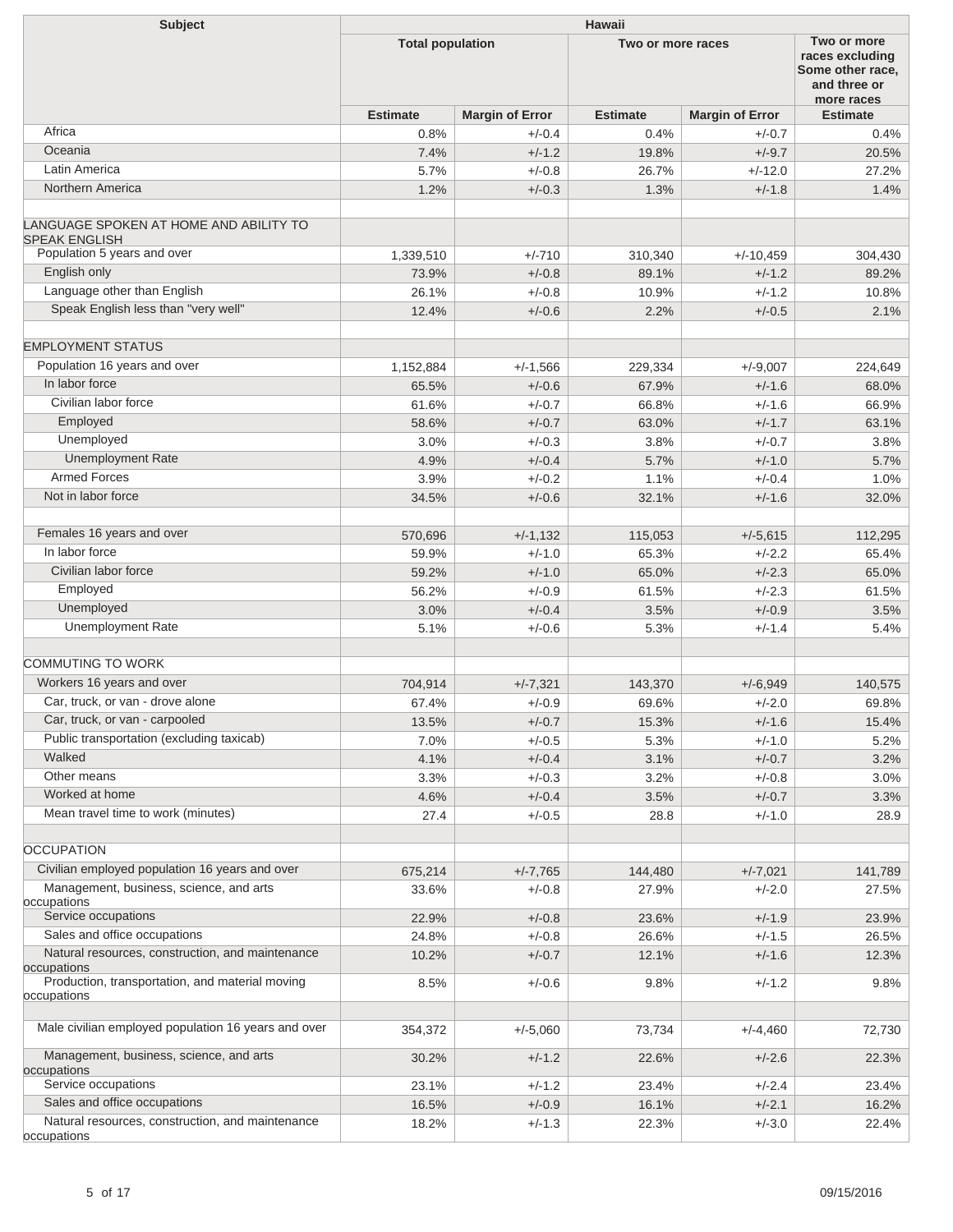| <b>Subject</b>                                                                                | Hawaii                  |                        |                   |                        |                                                                                  |  |
|-----------------------------------------------------------------------------------------------|-------------------------|------------------------|-------------------|------------------------|----------------------------------------------------------------------------------|--|
|                                                                                               | <b>Total population</b> |                        | Two or more races |                        | Two or more<br>races excluding<br>Some other race,<br>and three or<br>more races |  |
|                                                                                               | <b>Estimate</b>         | <b>Margin of Error</b> | <b>Estimate</b>   | <b>Margin of Error</b> | <b>Estimate</b>                                                                  |  |
| Production, transportation, and material moving<br>occupations                                | 12.0%                   | $+/-0.9$               | 15.6%             | $+/-2.3$               | 15.5%                                                                            |  |
| Female civilian employed population 16 years and<br>over                                      | 320,842                 | $+/-5,382$             | 70,746            | $+/-4,191$             | 69,059                                                                           |  |
| Management, business, science, and arts<br>occupations                                        | 37.4%                   | $+/-1.2$               | 33.3%             | $+/-2.8$               | 32.8%                                                                            |  |
| Service occupations                                                                           | 22.7%                   | $+/-1.1$               | 23.9%             | $+/-2.8$               | 24.4%                                                                            |  |
| Sales and office occupations                                                                  | 34.0%                   | $+/-1.3$               | 37.5%             | $+/-2.8$               | 37.4%                                                                            |  |
| Natural resources, construction, and maintenance<br>occupations                               | 1.3%                    | $+/-0.3$               | 1.5%              | $+/-0.6$               | 1.6%                                                                             |  |
| Production, transportation, and material moving<br>occupations                                | 4.6%                    | $+/-0.7$               | 3.7%              | $+/-1.0$               | 3.8%                                                                             |  |
| <b>INDUSTRY</b>                                                                               |                         |                        |                   |                        |                                                                                  |  |
| Civilian employed population 16 years and over                                                | 675,214                 | $+/-7,765$             | 144,480           | $+/-7,021$             | 141,789                                                                          |  |
| Agriculture, forestry, fishing and hunting, and mining                                        | 1.4%                    | $+/-0.2$               | 1.0%              | $+/-0.4$               | 1.0%                                                                             |  |
| Construction                                                                                  | 7.9%                    | $+/-0.6$               | 9.1%              | $+/-1.4$               | 9.2%                                                                             |  |
| Manufacturing                                                                                 | 3.0%                    | $+/-0.3$               | 2.6%              | $+/-0.6$               | 2.6%                                                                             |  |
| Wholesale trade                                                                               | 2.6%                    | $+/-0.3$               | 2.5%              | $+/-0.6$               | 2.4%                                                                             |  |
| Retail trade                                                                                  | 11.5%                   | $+/-0.7$               | 12.2%             | $+/-1.7$               | 12.2%                                                                            |  |
| Transportation and warehousing, and utilities                                                 | 5.7%                    | $+/-0.5$               | 7.3%              | $+/-1.3$               | 7.3%                                                                             |  |
| Information                                                                                   | 1.7%                    | $+/-0.3$               | 1.9%              | $+/-0.7$               | 1.9%                                                                             |  |
| Finance and insurance, and real estate and rental<br>and leasing                              | 6.8%                    | $+/-0.5$               | 6.5%              | $+/-1.0$               | 6.4%                                                                             |  |
| Professional, scientific, and management, and<br>administrative and waste management services | 9.9%                    | $+/-0.6$               | 8.8%              | $+/-1.3$               | 8.7%                                                                             |  |
| Educational services, and health care and social                                              | 19.6%                   | $+/-0.8$               | 19.6%             | $+/-1.9$               | 19.5%                                                                            |  |
| assistance                                                                                    |                         |                        |                   |                        |                                                                                  |  |
| Arts, entertainment, and recreation, and<br>accommodation and food services                   | 15.9%                   | $+/-0.8$               | 14.5%             | $+/-1.7$               | 14.6%                                                                            |  |
| Other services (except public administration)                                                 | 4.8%                    | $+/-0.4$               | 4.6%              | $+/-1.1$               | 4.6%                                                                             |  |
| Public administration                                                                         | 9.0%                    | $+/-0.6$               | 9.3%              | $+/-1.2$               | 9.5%                                                                             |  |
| <b>CLASS OF WORKER</b>                                                                        |                         |                        |                   |                        |                                                                                  |  |
| Civilian employed population 16 years and over                                                | 675,214                 | $+/-7,765$             | 144,480           | $+/-7,021$             | 141,789                                                                          |  |
| Private wage and salary workers                                                               | 72.8%                   | $+/-0.9$               | 74.4%             | $+/-1.7$               | 74.6%                                                                            |  |
| Government workers                                                                            | 19.9%                   | $+/-0.8$               | 20.7%             | $+/-1.7$               | 20.6%                                                                            |  |
| Self-employed workers in own not incorporated<br>business                                     | 7.2%                    | $+/-0.5$               | 4.8%              | $+/-0.8$               | 4.7%                                                                             |  |
| Unpaid family workers                                                                         | 0.2%                    | $+/-0.1$               | 0.1%              | $+/-0.1$               | 0.1%                                                                             |  |
| INCOME IN THE PAST 12 MONTHS (IN 2015<br><b>INFLATION-ADJUSTED DOLLARS)</b>                   |                         |                        |                   |                        |                                                                                  |  |
| Households                                                                                    | 445,936                 | $+/-4,817$             | 74,120            | $+/-3,192$             | 72,669                                                                           |  |
| Median household income (dollars)                                                             | 73,486                  | $+/-2,012$             | 75,733            | $+/-2,133$             | 76,085                                                                           |  |
| With earnings                                                                                 | 81.1%                   | $+/-0.8$               | 85.3%             | $+/-1.6$               | 85.4%                                                                            |  |
| Mean earnings (dollars)                                                                       | 87,761                  | $+/-1,738$             | 86,374            | $+/-3,559$             | 86,773                                                                           |  |
| With Social Security income                                                                   | 34.7%                   | $+/-0.8$               | 29.6%             | $+/-2.4$               | 29.3%                                                                            |  |
| Mean Social Security income (dollars)                                                         | 18,437                  | $+/-372$               | 16,865            | $+/-1,100$             | 16,957                                                                           |  |
| With Supplemental Security Income                                                             | 4.4%                    | $+/-0.4$               | 5.9%              | $+/-1.3$               | 5.9%                                                                             |  |
| Mean Supplemental Security Income (dollars)                                                   | 8,693                   | $+/-574$               | 9,139             | $+/-1,136$             | 9,136                                                                            |  |
| With cash public assistance income                                                            | 3.0%                    | $+/-0.3$               | 4.4%              | $+/-1.2$               | 4.4%                                                                             |  |
| Mean cash public assistance income (dollars)                                                  | 4,321                   | $+/-410$               | 4,845             | $+/-888$               | 4,861                                                                            |  |
| With retirement income                                                                        | 24.0%                   | $+/-0.9$               | 22.0%             | $+/-2.4$               | 21.9%                                                                            |  |
| Mean retirement income (dollars)                                                              | 29,264                  | $+/-1,297$             | 26,002            | $+/-2,767$             | 26,173                                                                           |  |
| With Food Stamp/SNAP benefits                                                                 | 11.5%                   | $+/-0.7$               | 17.6%             | $+/-2.2$               | 17.6%                                                                            |  |
| Families                                                                                      | 309,386                 | $+/-5,548$             | 53,652            | $+/-2,922$             | 52,677                                                                           |  |
| Median family income (dollars)                                                                | 83,823                  | $+/-2,215$             | 82,542            | $+/-3,468$             | 82,776                                                                           |  |
| Married-couple family                                                                         | 75.1%                   | $+/-1.1$               | 68.5%             | $+/-2.9$               | 68.5%                                                                            |  |
| Median income (dollars)                                                                       | 94,144                  | $+/-2,619$             | 97,695            | $+/-5,853$             | 97,669                                                                           |  |
| Male householder, no spouse present, family                                                   | 8.0%                    | $+/-0.7$               | 9.3%              | $+/-1.9$               | 9.5%                                                                             |  |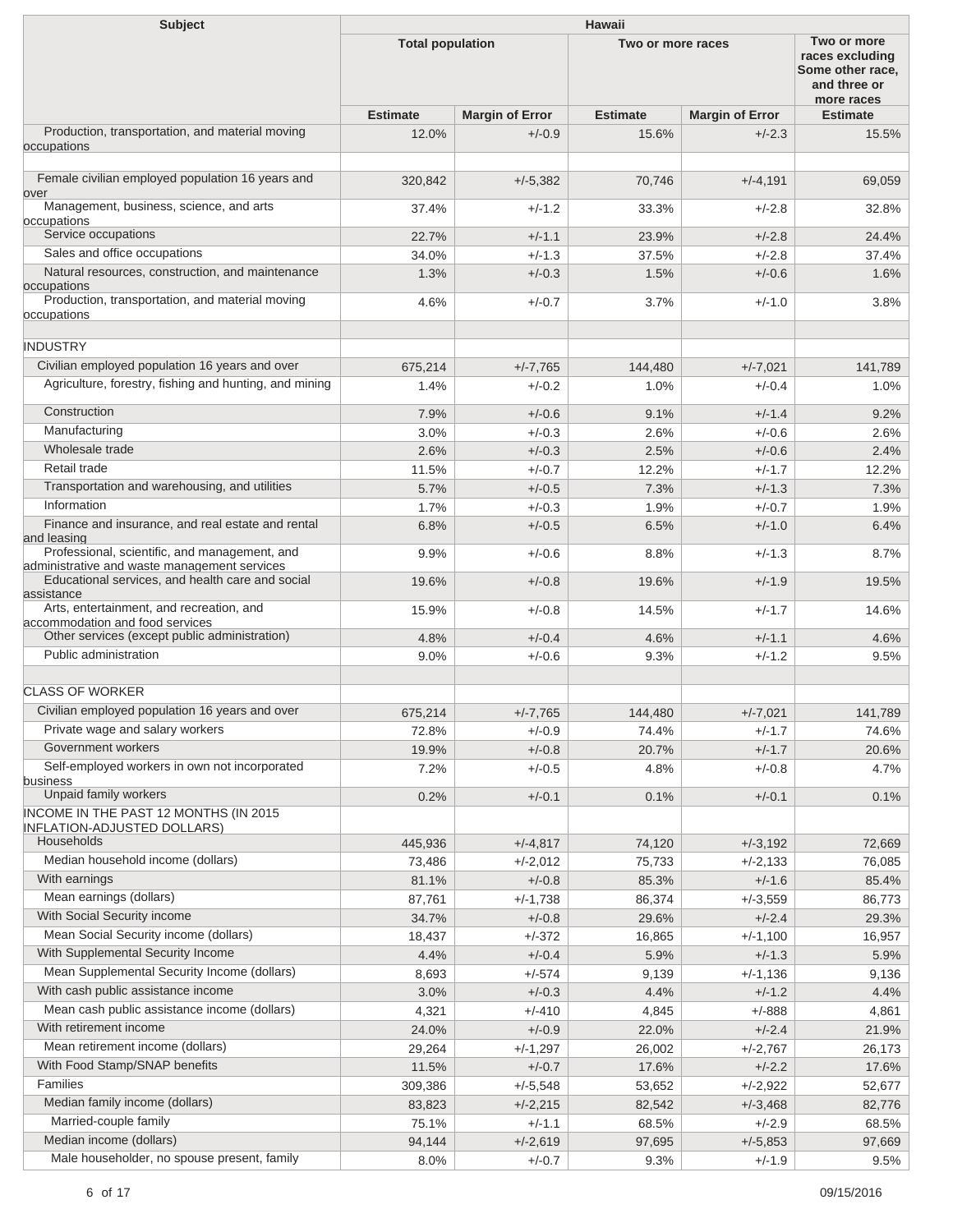| <b>Subject</b>                                                                                 | <b>Hawaii</b>           |                        |                   |                                                                                  |                 |  |
|------------------------------------------------------------------------------------------------|-------------------------|------------------------|-------------------|----------------------------------------------------------------------------------|-----------------|--|
|                                                                                                | <b>Total population</b> |                        | Two or more races | Two or more<br>races excluding<br>Some other race,<br>and three or<br>more races |                 |  |
|                                                                                                | <b>Estimate</b>         | <b>Margin of Error</b> | <b>Estimate</b>   | <b>Margin of Error</b>                                                           | <b>Estimate</b> |  |
| Median income (dollars)                                                                        | 63,709                  | $+/-6,237$             | 54,071            | $+/-10,647$                                                                      | 53,901          |  |
| Female householder, no husband present, family                                                 | 16.8%                   | $+/-1.0$               | 22.1%             | $+/-2.7$                                                                         | 22.0%           |  |
| Median income (dollars)                                                                        | 56,246                  | $+/-2,263$             | 53,388            | $+/-5,749$                                                                       | 54,531          |  |
| Individuals                                                                                    | 1,431,603               | *****                  | 350,173           | $+/-11,268$                                                                      | 342,687         |  |
| Per capita income (dollars)                                                                    | 31,052                  | $+/-481$               | 21,833            | $+/-906$                                                                         | 21,735          |  |
| With earnings for full-time, year-round workers:<br>Male                                       | 305,202                 | $+/-4,651$             | 55,871            | $+/-3,602$                                                                       | 55,179          |  |
| Female                                                                                         | 219,161                 | $+/-5,411$             | 46,251            | $+/-3,382$                                                                       | 45,417          |  |
| Mean earnings (dollars) for full-time, year-round<br>workers:                                  |                         |                        |                   |                                                                                  |                 |  |
| Male                                                                                           | 60.276                  | $+/-1,246$             | 56,837            | $+/-2,413$                                                                       | 56,841          |  |
| Female                                                                                         | 48,703                  | $+/-1,321$             | 46,521            | $+/-2,197$                                                                       | 46,506          |  |
| Median earnings (dollars) full-time, year-round<br>workers:                                    |                         |                        |                   |                                                                                  |                 |  |
| Male                                                                                           | 48,074                  | $+/-2,193$             | 49,586            | $+/-3,854$                                                                       | 49,319          |  |
| Female                                                                                         | 40,434                  | $+/-465$               | 39,604            | $+/-2,211$                                                                       | 39,492          |  |
| <b>HEALTH INSURANCE COVERAGE</b>                                                               |                         |                        |                   |                                                                                  |                 |  |
| Civilian noninstitutionalized population                                                       | 1,375,062               | $+/-2,629$             | 345.548           | $+/-11,476$                                                                      | 338,323         |  |
| With private health insurance                                                                  | 76.5%                   | $+/-0.7$               | 74.5%             | $+/-1.9$                                                                         | 74.6%           |  |
| With public coverage                                                                           | 33.5%                   | $+/-0.7$               | 30.4%             | $+/-2.0$                                                                         | 30.5%           |  |
| No health insurance coverage                                                                   | 4.0%                    | $+/-0.3$               | 3.5%              | $+/-0.6$                                                                         | 3.4%            |  |
| POVERTY RATES FOR FAMILIES AND PEOPLE FOR<br>WHOM POVERTY STATUS IS DETERMINED<br>All families | 6.9%                    | $+/-0.7$               | 8.7%              | $+/-1.7$                                                                         | 8.5%            |  |
| With related children of the householder under 18                                              | 10.2%                   | $+/-1.3$               | 12.3%             | $+/-2.6$                                                                         | 12.0%           |  |
| years<br>With related children of the householder under 5                                      | 6.6%                    | $+/-2.0$               | 7.1%              | $+/-4.2$                                                                         | 6.8%            |  |
| years only                                                                                     |                         |                        |                   |                                                                                  |                 |  |
| Married-couple family                                                                          | 4.0%                    | $+/-0.6$               | 3.4%              | $+/-1.2$                                                                         | 3.5%            |  |
| With related children of the householder under 18<br>years                                     | 4.6%                    | $+/-1.0$               | 4.0%              | $+/-1.6$                                                                         | 4.0%            |  |
| With related children of the householder under 5<br>years only                                 | 2.3%                    | $+/-1.3$               | N                 | N                                                                                | N               |  |
| Female householder, no husband present, family                                                 | 16.9%                   | $+/-2.4$               | 22.4%             | $+/-5.7$                                                                         | 21.4%           |  |
| With related children of the householder under 18<br>years                                     | 26.2%                   | $+/-4.0$               | 31.7%             | $+/-8.4$                                                                         | 30.2%           |  |
| With related children of the householder under 5                                               | 23.4%                   | $+/-9.6$               | 21.7%             | $+/-15.0$                                                                        | 20.2%           |  |
| vears only<br>All people                                                                       | 10.6%                   | $+/-0.6$               | 12.1%             | $+/-1.8$                                                                         | 12.1%           |  |
| Under 18 years                                                                                 | 14.2%                   | $+/-1.6$               | 14.7%             | $+/-3.2$                                                                         | 14.6%           |  |
| Related children of the householder under 18 years                                             | 13.6%                   | $+/-1.6$               | 14.5%             | $+/-3.2$                                                                         | 14.4%           |  |
| Related children of the householder under 5 years                                              | 15.5%                   | $+/-2.3$               | 16.9%             | $+/-4.5$                                                                         | 16.8%           |  |
| Related children of the householder 5 to 17 years                                              | 12.9%                   | $+/-1.8$               | 13.5%             | $+/-3.4$                                                                         | 13.5%           |  |
| 18 years and over                                                                              | 9.6%                    | $+/-0.5$               | 10.5%             | $+/-1.3$                                                                         | 10.5%           |  |
| 18 to 64 years                                                                                 | 10.1%                   | $+/-0.6$               | 10.9%             | $+/-1.4$                                                                         | 10.9%           |  |
| 65 years and over                                                                              | 7.8%                    | $+/-0.9$               | 7.7%              | $+/-2.8$                                                                         | 7.9%            |  |
| People in families                                                                             | 7.4%                    | $+/-0.7$               | 9.8%              | $+/-2.0$                                                                         | 9.7%            |  |
| Unrelated individuals 15 years and over                                                        | 25.2%                   | $+/-1.4$               | 29.2%             | $+/-4.2$                                                                         | 29.9%           |  |
| <b>HOUSING TENURE</b>                                                                          |                         |                        |                   |                                                                                  |                 |  |
| Occupied housing units                                                                         | 445,936                 | $+/-4,817$             | 74,120            | $+/-3,192$                                                                       | 72,669          |  |
| Owner-occupied housing units                                                                   | 56.6%                   | $+/-1.0$               | 53.7%             | $+/-2.4$                                                                         | 53.7%           |  |
| Renter-occupied housing units                                                                  | 43.4%                   | $+/-1.0$               | 46.3%             | $+/-2.4$                                                                         | 46.3%           |  |
| Average household size of owner-occupied unit                                                  | 3.24                    | $+/-0.05$              | 3.73              | $+/-0.16$                                                                        | 3.74            |  |
| Average household size of renter-occupied unit                                                 | 2.94                    | $+/-0.06$              | 3.47              | $+/-0.18$                                                                        | 3.46            |  |
| UNITS IN STRUCTURE                                                                             |                         |                        |                   |                                                                                  |                 |  |
| Occupied housing units                                                                         | 445,936                 | $+/-4,817$             | 74,120            | $+/-3,192$                                                                       | 72,669          |  |
| 1-unit, detached or attached                                                                   | 65.6%                   | $+/-0.8$               | 67.0%             | $+/-2.3$                                                                         | 67.2%           |  |
| 2 to 4 units                                                                                   | 6.5%                    | $+/-0.5$               | 7.1%              | $+/-1.4$                                                                         | 6.9%            |  |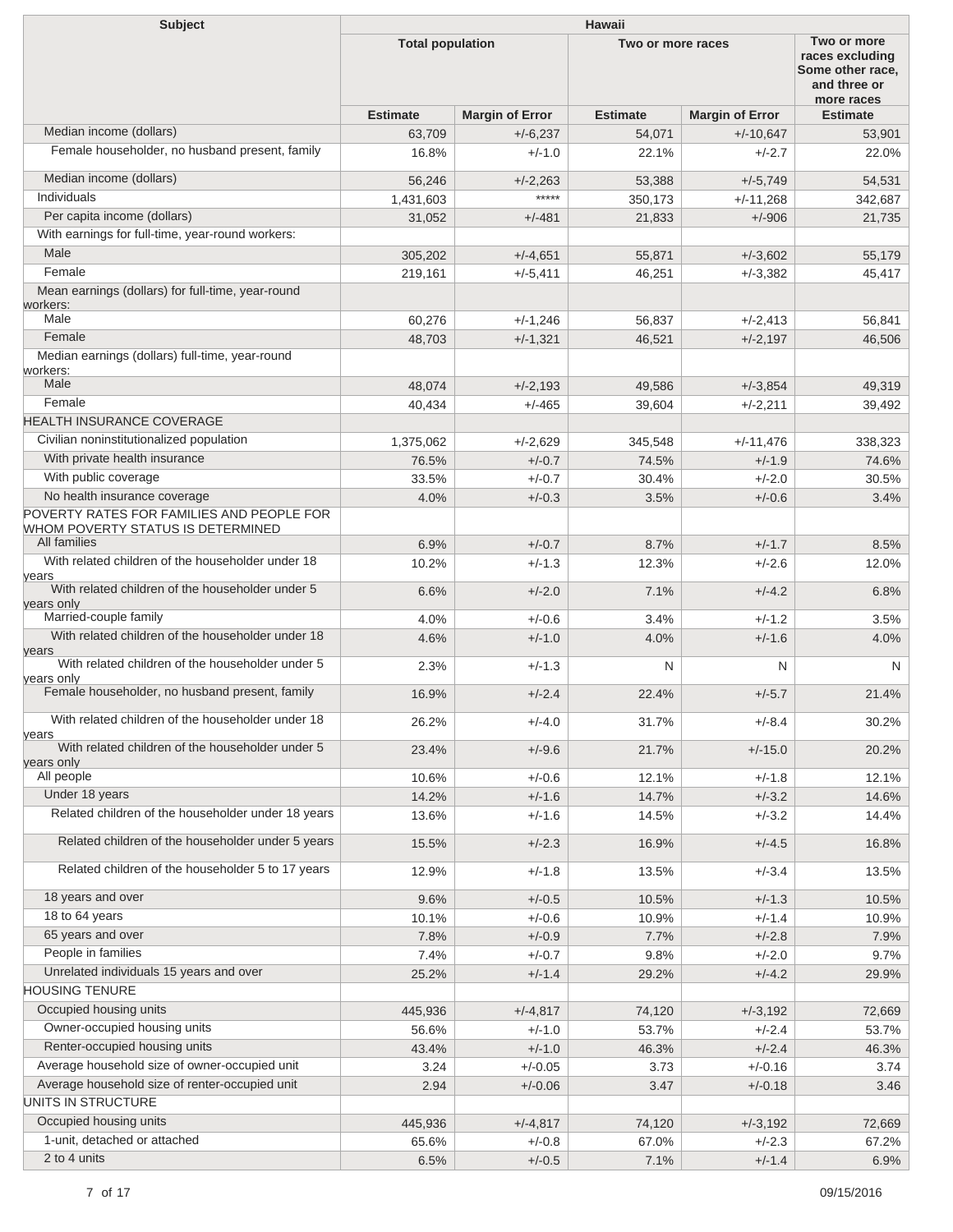| Subject                                                                                             | <b>Hawaii</b>           |                        |                   |                        |                                                                                  |  |
|-----------------------------------------------------------------------------------------------------|-------------------------|------------------------|-------------------|------------------------|----------------------------------------------------------------------------------|--|
|                                                                                                     | <b>Total population</b> |                        | Two or more races |                        | Two or more<br>races excluding<br>Some other race,<br>and three or<br>more races |  |
|                                                                                                     | <b>Estimate</b>         | <b>Margin of Error</b> | <b>Estimate</b>   | <b>Margin of Error</b> | <b>Estimate</b>                                                                  |  |
| 5 or more units                                                                                     | 27.7%                   | $+/-0.8$               | 25.7%             | $+/-2.2$               | 25.8%                                                                            |  |
| Mobile home, boat, RV, van, etc.                                                                    | 0.2%                    | $+/-0.1$               | 0.2%              | $+/-0.2$               | 0.2%                                                                             |  |
| <b>YEAR STRUCTURE BUILT</b>                                                                         |                         |                        |                   |                        |                                                                                  |  |
| Occupied housing units                                                                              | 445,936                 | $+/-4,817$             | 74,120            | $+/-3.192$             | 72,669                                                                           |  |
| Built 2014 or later                                                                                 | 0.5%                    | $+/-0.2$               | 0.3%              | $+/-0.4$               | 0.3%                                                                             |  |
| Built 2010 to 2013                                                                                  | 2.8%                    | $+/-0.3$               | 2.2%              | $+/-0.8$               | 2.2%                                                                             |  |
| Built 2000 to 2009                                                                                  | 13.5%                   | $+/-0.8$               | 14.4%             | $+/-2.2$               | 14.5%                                                                            |  |
| Built 1980 to 1999                                                                                  | 28.8%                   | $+/-1.0$               | 27.3%             | $+/-2.2$               | 27.2%                                                                            |  |
| Built 1960 to 1979                                                                                  | 37.6%                   | $+/-1.0$               | 38.9%             | $+/-2.6$               | 39.3%                                                                            |  |
| Built 1940 to 1959                                                                                  | 13.4%                   | $+/-0.6$               | 13.3%             | $+/-2.0$               | 13.0%                                                                            |  |
| Built 1939 or earlier                                                                               | 3.5%                    | $+/-0.3$               | 3.6%              | $+/-1.0$               | 3.5%                                                                             |  |
| <b>VEHICLES AVAILABLE</b>                                                                           |                         |                        |                   |                        |                                                                                  |  |
| Occupied housing units                                                                              | 445,936                 | $+/-4,817$             | 74,120            | $+/-3,192$             | 72.669                                                                           |  |
| None                                                                                                | 8.2%                    | $+/-0.6$               | 7.2%              | $+/-1.3$               | 7.1%                                                                             |  |
| 1 or more                                                                                           | 91.8%                   | $+/-0.6$               | 92.8%             | $+/-1.3$               | 92.9%                                                                            |  |
| <b>HOUSE HEATING FUEL</b>                                                                           |                         |                        |                   |                        |                                                                                  |  |
| Occupied housing units                                                                              | 445,936                 | $+/-4,817$             | 74,120            | $+/-3,192$             | 72,669                                                                           |  |
| Gas                                                                                                 | 2.8%                    | $+/-0.3$               | 2.4%              | $+/-0.7$               | 2.3%                                                                             |  |
| Electricity                                                                                         | 28.3%                   | $+/-0.7$               | 28.0%             | $+/-2.0$               | 28.1%                                                                            |  |
| All other fuels                                                                                     | 3.3%                    | $+/-0.3$               | 3.5%              | $+/-0.7$               | 3.5%                                                                             |  |
| No fuel used                                                                                        | 65.6%                   | $+/-0.8$               | 66.2%             | $+/-2.4$               | 66.2%                                                                            |  |
| <b>SELECTED CHARACTERISTICS</b>                                                                     |                         |                        |                   |                        |                                                                                  |  |
| Occupied housing units                                                                              | 445,936                 | $+/-4,817$             | 74,120            | $+/-3,192$             | 72,669                                                                           |  |
| No telephone service available                                                                      | 2.3%                    | $+/-0.3$               | 1.8%              | $+/-0.6$               | 1.8%                                                                             |  |
| 1.01 or more occupants per room                                                                     | 9.7%                    | $+/-0.6$               | 13.0%             | $+/-1.8$               | 12.8%                                                                            |  |
| SELECTED MONTHLY OWNER COSTS AS A<br>PERCENTAGE OF HOUSEHOLD INCOME IN THE<br><b>PAST 12 MONTHS</b> |                         |                        |                   |                        |                                                                                  |  |
| Housing units with a mortgage (excluding units where<br>SMOC cannot be computed)                    | 164,863                 | $+/-5,303$             | 29,489            | $+/-2,119$             | 29,020                                                                           |  |
| Less than 30 percent                                                                                | 60.0%                   | $+/-1.6$               | 61.9%             | $+/-3.8$               | 61.9%                                                                            |  |
| 30 percent or more                                                                                  | 40.0%                   | $+/-1.6$               | 38.1%             | $+/-3.8$               | 38.1%                                                                            |  |
| <b>OWNER CHARACTERISTICS</b>                                                                        |                         |                        |                   |                        |                                                                                  |  |
| Owner-occupied housing units                                                                        | 252,435                 | $+/-5,537$             | 39,804            | $+/-2,220$             | 39,030                                                                           |  |
| Median value (dollars)                                                                              | 566,900                 | $+/-8,903$             | 498,400           | $+/-22,075$            | 502,600                                                                          |  |
| Median selected monthly owner costs with a<br>mortgage (dollars)                                    | 2,248                   | $+/-36$                | 2,169             | $+/-79$                | 2,176                                                                            |  |
| Median selected monthly owner costs without a<br>mortgage (dollars)                                 | 490                     | $+/-14$                | 460               | $+/-29$                | 466                                                                              |  |
| GROSS RENT AS A PERCENTAGE OF HOUSEHOLD<br><b>INCOME IN THE PAST 12 MONTHS</b>                      |                         |                        |                   |                        |                                                                                  |  |
| Occupied units paying rent (excluding units where<br><b>GRAPI</b> cannot be computed)               | 179,024                 | $+/-4,718$             | 32,053            | $+/-2,552$             | 31,404                                                                           |  |
| Less than 30 percent                                                                                | 43.4%                   | $+/-1.6$               | 47.2%             | $+/-4.5$               | 46.9%                                                                            |  |
| 30 percent or more                                                                                  | 56.6%                   | $+/-1.6$               | 52.8%             | $+/-4.5$               | 53.1%                                                                            |  |
| <b>GROSS RENT</b>                                                                                   |                         |                        |                   |                        |                                                                                  |  |
| Occupied units paying rent                                                                          | 181,861                 | $+/-4,731$             | 32,531            | $+/-2,525$             | 31,882                                                                           |  |
| Median gross rent (dollars)                                                                         | 1,500                   | $+/-41$                | 1,352             | $+/-83$                | 1,356                                                                            |  |
| COMPUTERS AND INTERNET USE                                                                          |                         |                        |                   |                        |                                                                                  |  |
| <b>Total households</b>                                                                             | 445,936                 | $+/-4,817$             | 74,120            | $+/-3,192$             | 72,669                                                                           |  |
| With a computer                                                                                     | 89.1%                   | $+/-0.6$               | 92.2%             | $+/-1.5$               | 92.1%                                                                            |  |
| With a broadband Internet subscription                                                              | 82.2%                   | $+/-0.9$               | 83.3%             | $+/-2.3$               | 83.2%                                                                            |  |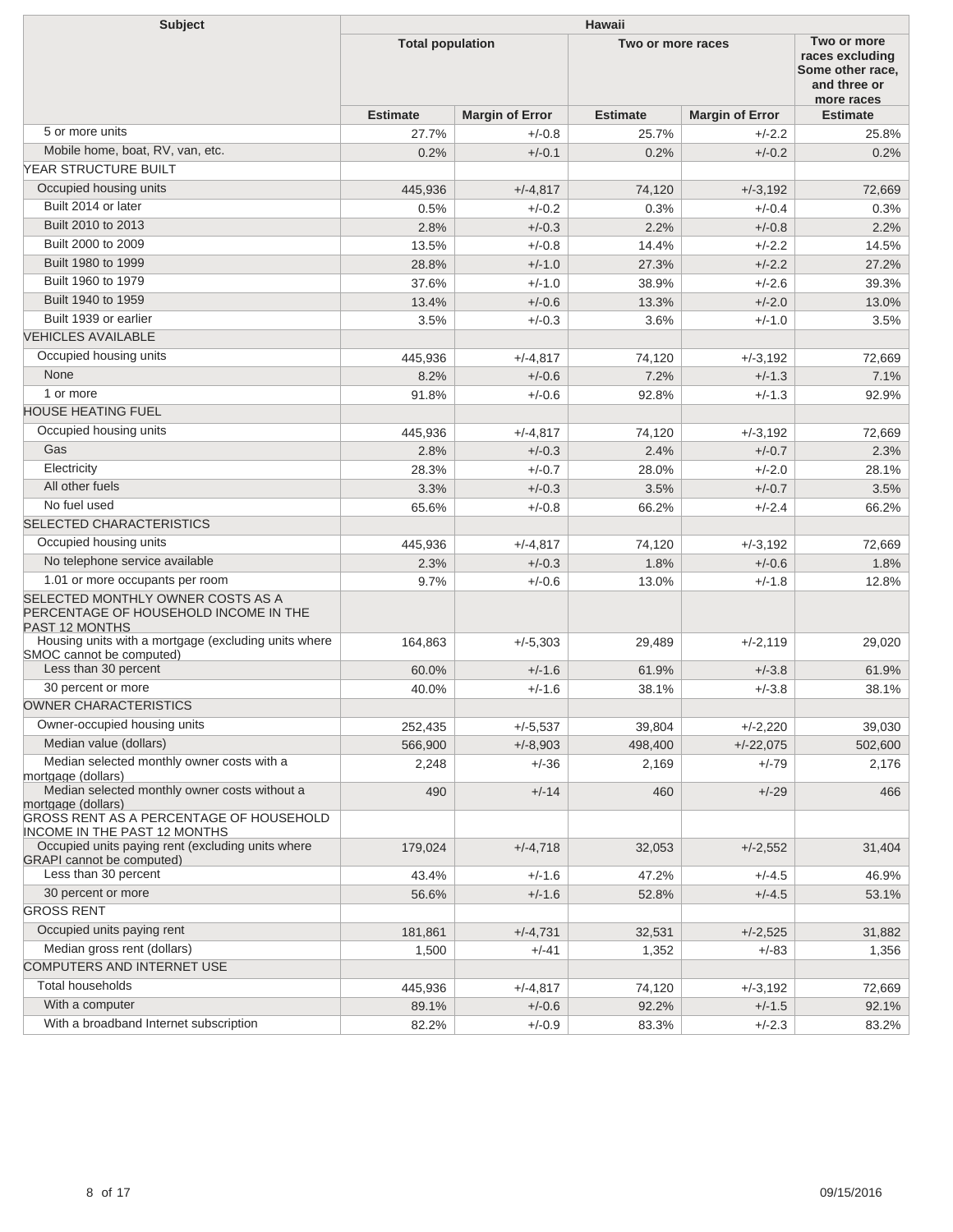| <b>Subject</b>                 |                                                                                  | <b>Hawaii</b>       |                        |  |  |  |
|--------------------------------|----------------------------------------------------------------------------------|---------------------|------------------------|--|--|--|
|                                | Two or more<br>races excluding<br>Some other race,<br>and three or<br>more races | Three or more races |                        |  |  |  |
|                                | <b>Margin of Error</b>                                                           | <b>Estimate</b>     | <b>Margin of Error</b> |  |  |  |
| TOTAL NUMBER OF RACES REPORTED |                                                                                  |                     |                        |  |  |  |
| Total population               | $+/-11,146$                                                                      | 125,772             | $+/-7,761$             |  |  |  |
| One race                       | (X)                                                                              | (X)                 | (X)                    |  |  |  |
| Two races                      | $+/-1.9$                                                                         | (X)                 | (X)                    |  |  |  |
| Three races                    | $+/-2.1$                                                                         | 89.3%               | $+/-2.7$               |  |  |  |
| Four or more races             | $+/-1.0$                                                                         | 10.7%               | $+/-2.7$               |  |  |  |
| <b>SEX AND AGE</b>             |                                                                                  |                     |                        |  |  |  |
| Total population               | $+/-11,146$                                                                      | 125,772             | $+/-7,761$             |  |  |  |
| Male                           | $+/-1.0$                                                                         | 50.2%               | $+/-2.2$               |  |  |  |
| Female                         | $+/-1.0$                                                                         | 49.8%               | $+/-2.2$               |  |  |  |
| Under 5 years                  | $+/-0.8$                                                                         | 14.0%               | $+/-1.7$               |  |  |  |
| 5 to 17 years                  | $+/-1.1$                                                                         | 30.9%               | $+/-2.4$               |  |  |  |
| 18 to 24 years                 | $+/-0.7$                                                                         | 11.4%               | $+/-1.4$               |  |  |  |
| 25 to 34 years                 | $+/-0.8$                                                                         | 15.6%               | $+/-1.7$               |  |  |  |
| 35 to 44 years                 | $+/-0.8$                                                                         | 10.7%               | $+/-1.4$               |  |  |  |
| 45 to 54 years                 | $+/-0.7$                                                                         | 7.1%                | $+/-1.0$               |  |  |  |
| 55 to 64 years                 | $+/-0.7$                                                                         | 5.6%                | $+/-0.9$               |  |  |  |
| 65 to 74 years                 | $+/-0.5$                                                                         | 3.2%                | $+/-0.7$               |  |  |  |
| 75 years and over              |                                                                                  |                     |                        |  |  |  |
|                                | $+/-0.4$                                                                         | 1.3%                | $+/-0.6$               |  |  |  |
| Median age (years)             | $+/-0.6$                                                                         | 21.5                | $+/-2.0$               |  |  |  |
|                                |                                                                                  |                     |                        |  |  |  |
| 18 years and over              | $+/-1.2$                                                                         | 55.1%               | $+/-2.3$               |  |  |  |
| 21 years and over              | $+/-1.2$                                                                         | 50.4%               | $+/-2.4$               |  |  |  |
| 62 years and over              | $+/-0.7$                                                                         | 5.8%                | $+/-1.0$               |  |  |  |
| 65 years and over              | $+/-0.6$                                                                         | 4.6%                | $+/-0.9$               |  |  |  |
| Under 18 years                 | $+/-5,396$                                                                       | 56,472              | $+/-4,196$             |  |  |  |
| Male                           | $+/-1.6$                                                                         | 53.7%               | $+/-3.3$               |  |  |  |
| Female                         | $+/-1.6$                                                                         | 46.3%               | $+/-3.3$               |  |  |  |
| 18 years and over              | $+/-8,530$                                                                       | 69,300              | $+/-5,462$             |  |  |  |
| Male                           | $+/-1.4$                                                                         | 47.4%               | $+/-3.0$               |  |  |  |
| Female                         | $+/-1.4$                                                                         | 52.6%               | $+/-3.0$               |  |  |  |
|                                |                                                                                  |                     |                        |  |  |  |
| 18 to 34 years                 | $+/-5,045$                                                                       | 34,002              | $+/-3,857$             |  |  |  |
| Male                           | $+/-2.1$                                                                         | 51.4%               | $+/-3.7$               |  |  |  |
| Female                         | $+/-2.1$                                                                         | 48.6%               | $+/-3.7$               |  |  |  |
|                                |                                                                                  |                     |                        |  |  |  |
| 35 to 64 years                 | $+/-5,064$                                                                       | 29,542              | $+/-2,420$             |  |  |  |
| Male                           | $+/-1.9$                                                                         | 43.9%               | $+/-4.5$               |  |  |  |
| Female                         | $+/-1.9$                                                                         | 56.1%               | $+/-4.5$               |  |  |  |
| 65 years and over              | $+/-2,327$                                                                       | 5,756               | $+/-1,188$             |  |  |  |
| Male                           | $+/-3.5$                                                                         | 42.0%               | $+/-8.8$               |  |  |  |
| Female                         | $+/-3.5$                                                                         | 58.0%               | $+/-8.8$               |  |  |  |
| <b>RELATIONSHIP</b>            |                                                                                  |                     |                        |  |  |  |
| Population in households       | $+/-11,307$                                                                      | 123,543             | $+/-7,807$             |  |  |  |
| Householder or spouse          | $+/-1.1$                                                                         | 25.0%               | $+/-1.5$               |  |  |  |
| Child                          | $+/-1.4$                                                                         | 51.5%               | $+/-2.7$               |  |  |  |
| Other relatives                | $+/-1.5$                                                                         | 19.6%               | $+/-2.6$               |  |  |  |
| <b>Nonrelatives</b>            | $+/-0.8$                                                                         | 4.0%                | $+/-1.1$               |  |  |  |
| Unmarried partner              | $+/-0.4$                                                                         | 1.7%                | $+/-0.6$               |  |  |  |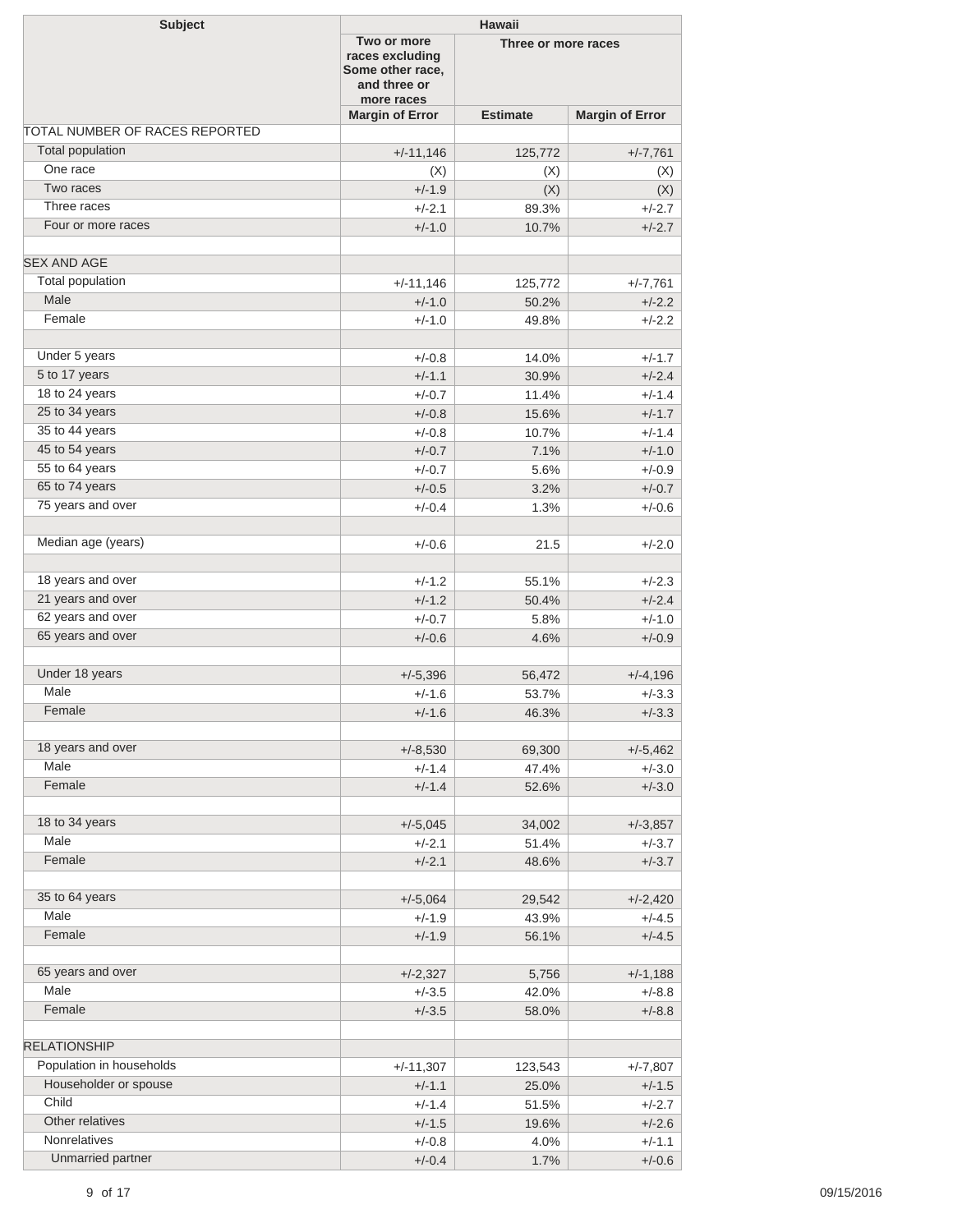| <b>Subject</b>                                          | <b>Hawaii</b>                                                                    |                     |                        |  |  |
|---------------------------------------------------------|----------------------------------------------------------------------------------|---------------------|------------------------|--|--|
|                                                         | Two or more<br>races excluding<br>Some other race,<br>and three or<br>more races | Three or more races |                        |  |  |
|                                                         | <b>Margin of Error</b>                                                           | <b>Estimate</b>     | <b>Margin of Error</b> |  |  |
|                                                         |                                                                                  |                     |                        |  |  |
| <b>HOUSEHOLDS BY TYPE</b>                               |                                                                                  |                     |                        |  |  |
| Households                                              | $+/-3,259$                                                                       | 22,381              | $+/-1,992$             |  |  |
| Family households                                       | $+/-2.4$                                                                         | 73.1%               | $+/-4.2$               |  |  |
| With own children of the householder under 18<br>years  | $+/-2.4$                                                                         | 38.4%               | $+/-3.8$               |  |  |
| Married-couple family                                   | $+/-2.5$                                                                         | 48.2%               | $+/-4.5$               |  |  |
| With own children of the householder under 18           | $+/-2.2$                                                                         | 26.6%               | $+/-3.7$               |  |  |
| years<br>Female householder, no husband present, family | $+/-2.1$                                                                         | 18.0%               | $+/-4.5$               |  |  |
| With own children of the householder under 18<br>vears  | $+/-1.4$                                                                         | 7.8%                | $+/-2.5$               |  |  |
| Nonfamily households                                    | $+/-2.4$                                                                         | 26.9%               | $+/-4.2$               |  |  |
| Male householder                                        | $+/-1.7$                                                                         | 10.1%               | $+/-3.1$               |  |  |
| Living alone                                            | $+/-1.3$                                                                         | 5.8%                | $+/-2.2$               |  |  |
| Not living alone                                        | $+/-1.2$                                                                         | 4.3%                | $+/-2.3$               |  |  |
| Female householder                                      | $+/-2.0$                                                                         | 16.8%               | $+/-3.7$               |  |  |
| Living alone                                            | $+/-1.5$                                                                         | 9.2%                | $+/-2.6$               |  |  |
| Not living alone                                        | $+/-1.3$                                                                         | 7.6%                | $+/-2.9$               |  |  |
|                                                         |                                                                                  |                     |                        |  |  |
| Average household size                                  | $+/-0.12$                                                                        | 3.83                | $+/-0.21$              |  |  |
| Average family size                                     | $+/-0.15$                                                                        | 4.41                | $+/-0.25$              |  |  |
|                                                         |                                                                                  |                     |                        |  |  |
| <b>MARITAL STATUS</b>                                   |                                                                                  |                     |                        |  |  |
| Population 15 years and over                            | $+/-8,873$                                                                       | 76,316              | $+/-5,829$             |  |  |
| Now married, except separated                           | $+/-1.5$                                                                         | 34.7%               | $+/-2.7$               |  |  |
| Widowed                                                 | $+/-0.5$                                                                         | 3.0%                | $+/-1.2$               |  |  |
| <b>Divorced</b>                                         | $+/-1.0$                                                                         | 10.3%               | $+/-1.7$               |  |  |
| Separated                                               | $+/-0.3$                                                                         | 1.3%                | $+/-0.6$               |  |  |
| Never married                                           | $+/-1.5$                                                                         | 50.7%               | $+/-2.5$               |  |  |
|                                                         |                                                                                  |                     |                        |  |  |
| Male 15 years and over                                  | $+/-5,038$                                                                       | 37,122              | $+/-3,737$             |  |  |
| Now married, except separated                           | $+/-1.9$                                                                         | 35.0%               | $+/-4.0$               |  |  |
| Widowed                                                 | $+/-0.6$                                                                         | 2.0%                | $+/-1.6$               |  |  |
| Divorced                                                | $+/-1.2$                                                                         | 8.0%                | $+/-2.4$               |  |  |
| Separated                                               | $+/-0.4$                                                                         | 1.0%                | $+/-0.8$               |  |  |
| Never married                                           | $+/-2.1$                                                                         | 54.0%               | $+/-3.9$               |  |  |
|                                                         |                                                                                  |                     |                        |  |  |
| Female 15 years and over                                | $+/-5,507$                                                                       | 39,194              | $+/-3,440$             |  |  |
| Now married, except separated                           | $+/-1.9$                                                                         | 34.4%               | $+/-3.4$               |  |  |
| Widowed                                                 | $+/-0.7$                                                                         | 4.0%                | $+/-1.5$               |  |  |
| Divorced                                                | $+/-1.5$                                                                         | 12.4%               | $+/-2.4$               |  |  |
| Separated                                               | $+/-0.4$                                                                         | 1.6%                | $+/-0.9$               |  |  |
| Never married                                           | $+/-2.0$                                                                         | 47.6%               | $+/-3.4$               |  |  |
|                                                         |                                                                                  |                     |                        |  |  |
| <b>SCHOOL ENROLLMENT</b>                                |                                                                                  |                     |                        |  |  |
| Population 3 years and over enrolled in school          | $+/-5,312$                                                                       | 50,748              | $+/-4,458$             |  |  |
| Nursery school, preschool                               | +/-1.4                                                                           | 11.1%               | $+/-2.6$               |  |  |
| Kindergarten                                            | $+/-1.2$                                                                         | 5.5%                | $+/-2.2$               |  |  |
| Elementary school (grades 1-8)                          | $+/-1.8$                                                                         | 46.2%               | $+/-3.2$               |  |  |
| High school (grades 9-12)                               | $+/-1.8$                                                                         | 19.7%               |                        |  |  |
| College or graduate school                              |                                                                                  |                     | $+/-2.5$               |  |  |
|                                                         | $+/-1.8$                                                                         | 17.4%               | $+/-2.7$               |  |  |
| Male 3 years and over enrolled in school                |                                                                                  |                     |                        |  |  |
| Percent enrolled in kindergarten to grade 12            | $+/-3,054$                                                                       | 25,388              | $+/-2,982$             |  |  |
| Percent enrolled in college or graduate school          | $+/-3.1$                                                                         | 75.4%               | $+/-4.5$               |  |  |
|                                                         | $+/-2.5$                                                                         | 13.2%               | $+/-3.4$               |  |  |
| Female 3 years and over enrolled in school              | $+/-3,741$                                                                       | 25,360              | $+/-2,700$             |  |  |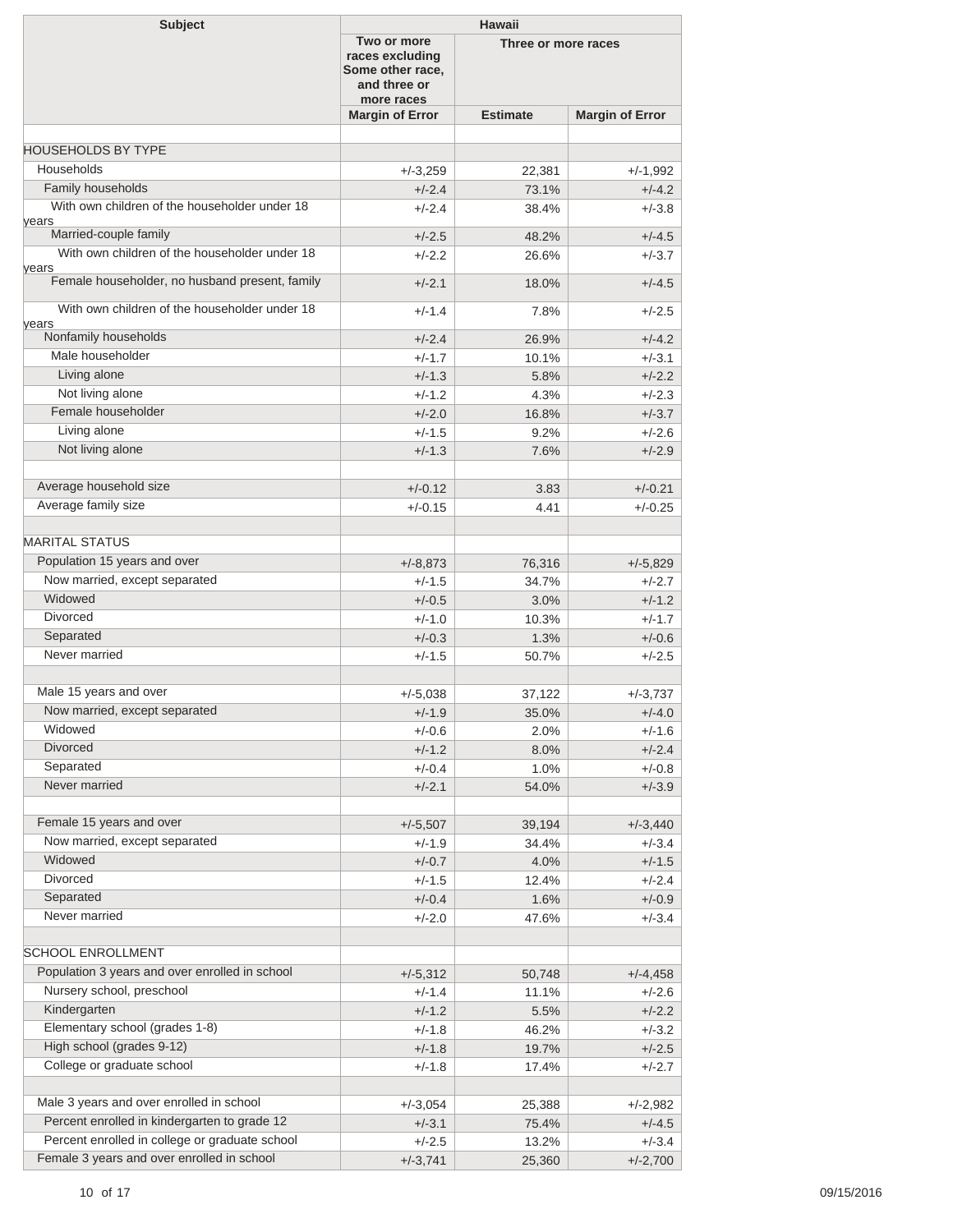| Two or more<br>Three or more races<br>races excluding<br>Some other race,<br>and three or<br>more races<br><b>Estimate</b><br><b>Margin of Error</b><br><b>Margin of Error</b><br>Percent enrolled in kindergarten to grade 12<br>67.5%<br>$+/-4.6$<br>$+/-3.0$<br>Percent enrolled in college or graduate school<br>$+/-2.3$<br>$+/-3.7$<br>21.7%<br>Population 25 years and over<br>$+/-7,127$<br>54,919<br>$+/-4,239$<br>Less than high school diploma<br>$+/-0.9$<br>6.0%<br>$+/-1.5$<br>High school graduate (includes equivalency)<br>$+/-3.3$<br>$+/-2.2$<br>34.4%<br>Some college or associate's degree<br>$+/-1.9$<br>$+/-3.2$<br>38.9%<br>Bachelor's degree<br>$+/-2.1$<br>$+/-1.4$<br>14.4%<br>Graduate or professional degree<br>$+/-0.9$<br>$+/-1.6$<br>6.2%<br>High school graduate or higher<br>$+/-0.9$<br>94.0%<br>$+/-1.5$<br>Male, high school graduate or higher<br>$+/-2.7$<br>$+/-1.4$<br>92.7%<br>Female, high school graduate or higher<br>$+/-1.3$<br>$+/-1.9$<br>95.1%<br>Bachelor's degree or higher<br>$+/-2.7$<br>$+/-1.6$<br>20.6%<br>Male, bachelor's degree or higher<br>$+/-2.0$<br>$+/-3.5$<br>18.0%<br>Female, bachelor's degree or higher<br>$+/-4.2$<br>$+/-2.4$<br>22.9%<br>Women 15 to 50 years<br>$+/-4,564$<br>30,332<br>$+/-2,702$<br>Women 15 to 50 years who had a birth in the past 12<br>$+/-956$<br>1,137<br>$+/-387$<br>months<br>Unmarried women 15 to 50 years who had a birth in<br>$+/-824$<br>$+/-367$<br>670<br>the past 12 months<br>As a percent of all women with a birth in the past<br>$+/-11.3$<br>$+/-20.4$<br>58.9%<br>12 months<br><b>YEARS</b><br>Population 30 years and over<br>$+/-6,452$<br>45.939<br>$+/-3,360$<br>Grandparents living with grandchild(ren)<br>$+/-0.9$<br>6.2%<br>$+/-1.5$<br>Grandparents responsible for grandchildren as a<br>$+/-6.7$<br>12.2%<br>$+/-7.6$<br>Civilian population 18 years and over<br>$+/-8,616$<br>$+/-5,515$<br>68,561<br>Civilian veteran<br>$+/-1.5$<br>$+/-1.0$<br>5.4%<br><b>DISABILITY STATUS</b><br>Total civilian noninstitutionalized population<br>$+/-11,399$<br>$+/-7,798$<br>124,258<br>With a disability<br>$+/-0.9$<br>$+/-1.5$<br>8.4%<br>Civilian noninstitutionalized population under 18 years<br>$+/-4,195$<br>$+/-5,392$<br>56,442<br>With a disability<br>$+/-0.8$<br>$+/-1.3$<br>3.5%<br>Civilian noninstitutionalized population 18 to 64 years<br>$+/-8,237$<br>62,142<br>$+/-5,077$<br>With a disability<br>$+/-1.2$<br>10.5%<br>$+/-2.1$<br>Civilian noninstitutionalized population 65 years and<br>$+/-2,304$<br>$+/-1,198$<br>5,674<br>older<br>With a disability<br>$+/-5.1$<br>34.3%<br>$+/-9.6$<br><b>RESIDENCE 1 YEAR AGO</b><br>Population 1 year and over<br>$+/-11,157$<br>122,762<br>$+/-7,720$<br>Same house<br>$+/-2.6$<br>+/-1.6<br>88.1%<br>Different house in the U.S.<br>$+/-1.6$<br>$+/-2.6$<br>11.7%<br>Same county<br>$+/-1.4$<br>$+/-2.2$<br>8.9%<br>Different county<br>$+/-1.3$<br>$+/-0.7$<br>2.8% | <b>Subject</b>                                   | Hawaii |  |  |  |
|-------------------------------------------------------------------------------------------------------------------------------------------------------------------------------------------------------------------------------------------------------------------------------------------------------------------------------------------------------------------------------------------------------------------------------------------------------------------------------------------------------------------------------------------------------------------------------------------------------------------------------------------------------------------------------------------------------------------------------------------------------------------------------------------------------------------------------------------------------------------------------------------------------------------------------------------------------------------------------------------------------------------------------------------------------------------------------------------------------------------------------------------------------------------------------------------------------------------------------------------------------------------------------------------------------------------------------------------------------------------------------------------------------------------------------------------------------------------------------------------------------------------------------------------------------------------------------------------------------------------------------------------------------------------------------------------------------------------------------------------------------------------------------------------------------------------------------------------------------------------------------------------------------------------------------------------------------------------------------------------------------------------------------------------------------------------------------------------------------------------------------------------------------------------------------------------------------------------------------------------------------------------------------------------------------------------------------------------------------------------------------------------------------------------------------------------------------------------------------------------------------------------------------------------------------------------------------------------------------------------------------------------------------------------------------------------------------------------------------------------------------------------------------------------------------------------------------------------------------------------------------------------------------------------------------------------------------------------|--------------------------------------------------|--------|--|--|--|
|                                                                                                                                                                                                                                                                                                                                                                                                                                                                                                                                                                                                                                                                                                                                                                                                                                                                                                                                                                                                                                                                                                                                                                                                                                                                                                                                                                                                                                                                                                                                                                                                                                                                                                                                                                                                                                                                                                                                                                                                                                                                                                                                                                                                                                                                                                                                                                                                                                                                                                                                                                                                                                                                                                                                                                                                                                                                                                                                                                   |                                                  |        |  |  |  |
|                                                                                                                                                                                                                                                                                                                                                                                                                                                                                                                                                                                                                                                                                                                                                                                                                                                                                                                                                                                                                                                                                                                                                                                                                                                                                                                                                                                                                                                                                                                                                                                                                                                                                                                                                                                                                                                                                                                                                                                                                                                                                                                                                                                                                                                                                                                                                                                                                                                                                                                                                                                                                                                                                                                                                                                                                                                                                                                                                                   |                                                  |        |  |  |  |
|                                                                                                                                                                                                                                                                                                                                                                                                                                                                                                                                                                                                                                                                                                                                                                                                                                                                                                                                                                                                                                                                                                                                                                                                                                                                                                                                                                                                                                                                                                                                                                                                                                                                                                                                                                                                                                                                                                                                                                                                                                                                                                                                                                                                                                                                                                                                                                                                                                                                                                                                                                                                                                                                                                                                                                                                                                                                                                                                                                   |                                                  |        |  |  |  |
|                                                                                                                                                                                                                                                                                                                                                                                                                                                                                                                                                                                                                                                                                                                                                                                                                                                                                                                                                                                                                                                                                                                                                                                                                                                                                                                                                                                                                                                                                                                                                                                                                                                                                                                                                                                                                                                                                                                                                                                                                                                                                                                                                                                                                                                                                                                                                                                                                                                                                                                                                                                                                                                                                                                                                                                                                                                                                                                                                                   |                                                  |        |  |  |  |
|                                                                                                                                                                                                                                                                                                                                                                                                                                                                                                                                                                                                                                                                                                                                                                                                                                                                                                                                                                                                                                                                                                                                                                                                                                                                                                                                                                                                                                                                                                                                                                                                                                                                                                                                                                                                                                                                                                                                                                                                                                                                                                                                                                                                                                                                                                                                                                                                                                                                                                                                                                                                                                                                                                                                                                                                                                                                                                                                                                   | <b>EDUCATIONAL ATTAINMENT</b>                    |        |  |  |  |
|                                                                                                                                                                                                                                                                                                                                                                                                                                                                                                                                                                                                                                                                                                                                                                                                                                                                                                                                                                                                                                                                                                                                                                                                                                                                                                                                                                                                                                                                                                                                                                                                                                                                                                                                                                                                                                                                                                                                                                                                                                                                                                                                                                                                                                                                                                                                                                                                                                                                                                                                                                                                                                                                                                                                                                                                                                                                                                                                                                   |                                                  |        |  |  |  |
|                                                                                                                                                                                                                                                                                                                                                                                                                                                                                                                                                                                                                                                                                                                                                                                                                                                                                                                                                                                                                                                                                                                                                                                                                                                                                                                                                                                                                                                                                                                                                                                                                                                                                                                                                                                                                                                                                                                                                                                                                                                                                                                                                                                                                                                                                                                                                                                                                                                                                                                                                                                                                                                                                                                                                                                                                                                                                                                                                                   |                                                  |        |  |  |  |
|                                                                                                                                                                                                                                                                                                                                                                                                                                                                                                                                                                                                                                                                                                                                                                                                                                                                                                                                                                                                                                                                                                                                                                                                                                                                                                                                                                                                                                                                                                                                                                                                                                                                                                                                                                                                                                                                                                                                                                                                                                                                                                                                                                                                                                                                                                                                                                                                                                                                                                                                                                                                                                                                                                                                                                                                                                                                                                                                                                   |                                                  |        |  |  |  |
|                                                                                                                                                                                                                                                                                                                                                                                                                                                                                                                                                                                                                                                                                                                                                                                                                                                                                                                                                                                                                                                                                                                                                                                                                                                                                                                                                                                                                                                                                                                                                                                                                                                                                                                                                                                                                                                                                                                                                                                                                                                                                                                                                                                                                                                                                                                                                                                                                                                                                                                                                                                                                                                                                                                                                                                                                                                                                                                                                                   |                                                  |        |  |  |  |
|                                                                                                                                                                                                                                                                                                                                                                                                                                                                                                                                                                                                                                                                                                                                                                                                                                                                                                                                                                                                                                                                                                                                                                                                                                                                                                                                                                                                                                                                                                                                                                                                                                                                                                                                                                                                                                                                                                                                                                                                                                                                                                                                                                                                                                                                                                                                                                                                                                                                                                                                                                                                                                                                                                                                                                                                                                                                                                                                                                   |                                                  |        |  |  |  |
|                                                                                                                                                                                                                                                                                                                                                                                                                                                                                                                                                                                                                                                                                                                                                                                                                                                                                                                                                                                                                                                                                                                                                                                                                                                                                                                                                                                                                                                                                                                                                                                                                                                                                                                                                                                                                                                                                                                                                                                                                                                                                                                                                                                                                                                                                                                                                                                                                                                                                                                                                                                                                                                                                                                                                                                                                                                                                                                                                                   |                                                  |        |  |  |  |
|                                                                                                                                                                                                                                                                                                                                                                                                                                                                                                                                                                                                                                                                                                                                                                                                                                                                                                                                                                                                                                                                                                                                                                                                                                                                                                                                                                                                                                                                                                                                                                                                                                                                                                                                                                                                                                                                                                                                                                                                                                                                                                                                                                                                                                                                                                                                                                                                                                                                                                                                                                                                                                                                                                                                                                                                                                                                                                                                                                   |                                                  |        |  |  |  |
|                                                                                                                                                                                                                                                                                                                                                                                                                                                                                                                                                                                                                                                                                                                                                                                                                                                                                                                                                                                                                                                                                                                                                                                                                                                                                                                                                                                                                                                                                                                                                                                                                                                                                                                                                                                                                                                                                                                                                                                                                                                                                                                                                                                                                                                                                                                                                                                                                                                                                                                                                                                                                                                                                                                                                                                                                                                                                                                                                                   |                                                  |        |  |  |  |
|                                                                                                                                                                                                                                                                                                                                                                                                                                                                                                                                                                                                                                                                                                                                                                                                                                                                                                                                                                                                                                                                                                                                                                                                                                                                                                                                                                                                                                                                                                                                                                                                                                                                                                                                                                                                                                                                                                                                                                                                                                                                                                                                                                                                                                                                                                                                                                                                                                                                                                                                                                                                                                                                                                                                                                                                                                                                                                                                                                   |                                                  |        |  |  |  |
|                                                                                                                                                                                                                                                                                                                                                                                                                                                                                                                                                                                                                                                                                                                                                                                                                                                                                                                                                                                                                                                                                                                                                                                                                                                                                                                                                                                                                                                                                                                                                                                                                                                                                                                                                                                                                                                                                                                                                                                                                                                                                                                                                                                                                                                                                                                                                                                                                                                                                                                                                                                                                                                                                                                                                                                                                                                                                                                                                                   |                                                  |        |  |  |  |
|                                                                                                                                                                                                                                                                                                                                                                                                                                                                                                                                                                                                                                                                                                                                                                                                                                                                                                                                                                                                                                                                                                                                                                                                                                                                                                                                                                                                                                                                                                                                                                                                                                                                                                                                                                                                                                                                                                                                                                                                                                                                                                                                                                                                                                                                                                                                                                                                                                                                                                                                                                                                                                                                                                                                                                                                                                                                                                                                                                   |                                                  |        |  |  |  |
|                                                                                                                                                                                                                                                                                                                                                                                                                                                                                                                                                                                                                                                                                                                                                                                                                                                                                                                                                                                                                                                                                                                                                                                                                                                                                                                                                                                                                                                                                                                                                                                                                                                                                                                                                                                                                                                                                                                                                                                                                                                                                                                                                                                                                                                                                                                                                                                                                                                                                                                                                                                                                                                                                                                                                                                                                                                                                                                                                                   |                                                  |        |  |  |  |
|                                                                                                                                                                                                                                                                                                                                                                                                                                                                                                                                                                                                                                                                                                                                                                                                                                                                                                                                                                                                                                                                                                                                                                                                                                                                                                                                                                                                                                                                                                                                                                                                                                                                                                                                                                                                                                                                                                                                                                                                                                                                                                                                                                                                                                                                                                                                                                                                                                                                                                                                                                                                                                                                                                                                                                                                                                                                                                                                                                   |                                                  |        |  |  |  |
|                                                                                                                                                                                                                                                                                                                                                                                                                                                                                                                                                                                                                                                                                                                                                                                                                                                                                                                                                                                                                                                                                                                                                                                                                                                                                                                                                                                                                                                                                                                                                                                                                                                                                                                                                                                                                                                                                                                                                                                                                                                                                                                                                                                                                                                                                                                                                                                                                                                                                                                                                                                                                                                                                                                                                                                                                                                                                                                                                                   | <b>FERTILITY</b>                                 |        |  |  |  |
|                                                                                                                                                                                                                                                                                                                                                                                                                                                                                                                                                                                                                                                                                                                                                                                                                                                                                                                                                                                                                                                                                                                                                                                                                                                                                                                                                                                                                                                                                                                                                                                                                                                                                                                                                                                                                                                                                                                                                                                                                                                                                                                                                                                                                                                                                                                                                                                                                                                                                                                                                                                                                                                                                                                                                                                                                                                                                                                                                                   |                                                  |        |  |  |  |
|                                                                                                                                                                                                                                                                                                                                                                                                                                                                                                                                                                                                                                                                                                                                                                                                                                                                                                                                                                                                                                                                                                                                                                                                                                                                                                                                                                                                                                                                                                                                                                                                                                                                                                                                                                                                                                                                                                                                                                                                                                                                                                                                                                                                                                                                                                                                                                                                                                                                                                                                                                                                                                                                                                                                                                                                                                                                                                                                                                   |                                                  |        |  |  |  |
|                                                                                                                                                                                                                                                                                                                                                                                                                                                                                                                                                                                                                                                                                                                                                                                                                                                                                                                                                                                                                                                                                                                                                                                                                                                                                                                                                                                                                                                                                                                                                                                                                                                                                                                                                                                                                                                                                                                                                                                                                                                                                                                                                                                                                                                                                                                                                                                                                                                                                                                                                                                                                                                                                                                                                                                                                                                                                                                                                                   |                                                  |        |  |  |  |
|                                                                                                                                                                                                                                                                                                                                                                                                                                                                                                                                                                                                                                                                                                                                                                                                                                                                                                                                                                                                                                                                                                                                                                                                                                                                                                                                                                                                                                                                                                                                                                                                                                                                                                                                                                                                                                                                                                                                                                                                                                                                                                                                                                                                                                                                                                                                                                                                                                                                                                                                                                                                                                                                                                                                                                                                                                                                                                                                                                   |                                                  |        |  |  |  |
|                                                                                                                                                                                                                                                                                                                                                                                                                                                                                                                                                                                                                                                                                                                                                                                                                                                                                                                                                                                                                                                                                                                                                                                                                                                                                                                                                                                                                                                                                                                                                                                                                                                                                                                                                                                                                                                                                                                                                                                                                                                                                                                                                                                                                                                                                                                                                                                                                                                                                                                                                                                                                                                                                                                                                                                                                                                                                                                                                                   | <b>RESPONSIBILITY FOR GRANDCHILDREN UNDER 18</b> |        |  |  |  |
|                                                                                                                                                                                                                                                                                                                                                                                                                                                                                                                                                                                                                                                                                                                                                                                                                                                                                                                                                                                                                                                                                                                                                                                                                                                                                                                                                                                                                                                                                                                                                                                                                                                                                                                                                                                                                                                                                                                                                                                                                                                                                                                                                                                                                                                                                                                                                                                                                                                                                                                                                                                                                                                                                                                                                                                                                                                                                                                                                                   | percentage of living with grandchildren          |        |  |  |  |
|                                                                                                                                                                                                                                                                                                                                                                                                                                                                                                                                                                                                                                                                                                                                                                                                                                                                                                                                                                                                                                                                                                                                                                                                                                                                                                                                                                                                                                                                                                                                                                                                                                                                                                                                                                                                                                                                                                                                                                                                                                                                                                                                                                                                                                                                                                                                                                                                                                                                                                                                                                                                                                                                                                                                                                                                                                                                                                                                                                   | <b>VETERAN STATUS</b>                            |        |  |  |  |
|                                                                                                                                                                                                                                                                                                                                                                                                                                                                                                                                                                                                                                                                                                                                                                                                                                                                                                                                                                                                                                                                                                                                                                                                                                                                                                                                                                                                                                                                                                                                                                                                                                                                                                                                                                                                                                                                                                                                                                                                                                                                                                                                                                                                                                                                                                                                                                                                                                                                                                                                                                                                                                                                                                                                                                                                                                                                                                                                                                   |                                                  |        |  |  |  |
|                                                                                                                                                                                                                                                                                                                                                                                                                                                                                                                                                                                                                                                                                                                                                                                                                                                                                                                                                                                                                                                                                                                                                                                                                                                                                                                                                                                                                                                                                                                                                                                                                                                                                                                                                                                                                                                                                                                                                                                                                                                                                                                                                                                                                                                                                                                                                                                                                                                                                                                                                                                                                                                                                                                                                                                                                                                                                                                                                                   |                                                  |        |  |  |  |
|                                                                                                                                                                                                                                                                                                                                                                                                                                                                                                                                                                                                                                                                                                                                                                                                                                                                                                                                                                                                                                                                                                                                                                                                                                                                                                                                                                                                                                                                                                                                                                                                                                                                                                                                                                                                                                                                                                                                                                                                                                                                                                                                                                                                                                                                                                                                                                                                                                                                                                                                                                                                                                                                                                                                                                                                                                                                                                                                                                   |                                                  |        |  |  |  |
|                                                                                                                                                                                                                                                                                                                                                                                                                                                                                                                                                                                                                                                                                                                                                                                                                                                                                                                                                                                                                                                                                                                                                                                                                                                                                                                                                                                                                                                                                                                                                                                                                                                                                                                                                                                                                                                                                                                                                                                                                                                                                                                                                                                                                                                                                                                                                                                                                                                                                                                                                                                                                                                                                                                                                                                                                                                                                                                                                                   |                                                  |        |  |  |  |
|                                                                                                                                                                                                                                                                                                                                                                                                                                                                                                                                                                                                                                                                                                                                                                                                                                                                                                                                                                                                                                                                                                                                                                                                                                                                                                                                                                                                                                                                                                                                                                                                                                                                                                                                                                                                                                                                                                                                                                                                                                                                                                                                                                                                                                                                                                                                                                                                                                                                                                                                                                                                                                                                                                                                                                                                                                                                                                                                                                   |                                                  |        |  |  |  |
|                                                                                                                                                                                                                                                                                                                                                                                                                                                                                                                                                                                                                                                                                                                                                                                                                                                                                                                                                                                                                                                                                                                                                                                                                                                                                                                                                                                                                                                                                                                                                                                                                                                                                                                                                                                                                                                                                                                                                                                                                                                                                                                                                                                                                                                                                                                                                                                                                                                                                                                                                                                                                                                                                                                                                                                                                                                                                                                                                                   |                                                  |        |  |  |  |
|                                                                                                                                                                                                                                                                                                                                                                                                                                                                                                                                                                                                                                                                                                                                                                                                                                                                                                                                                                                                                                                                                                                                                                                                                                                                                                                                                                                                                                                                                                                                                                                                                                                                                                                                                                                                                                                                                                                                                                                                                                                                                                                                                                                                                                                                                                                                                                                                                                                                                                                                                                                                                                                                                                                                                                                                                                                                                                                                                                   |                                                  |        |  |  |  |
|                                                                                                                                                                                                                                                                                                                                                                                                                                                                                                                                                                                                                                                                                                                                                                                                                                                                                                                                                                                                                                                                                                                                                                                                                                                                                                                                                                                                                                                                                                                                                                                                                                                                                                                                                                                                                                                                                                                                                                                                                                                                                                                                                                                                                                                                                                                                                                                                                                                                                                                                                                                                                                                                                                                                                                                                                                                                                                                                                                   |                                                  |        |  |  |  |
|                                                                                                                                                                                                                                                                                                                                                                                                                                                                                                                                                                                                                                                                                                                                                                                                                                                                                                                                                                                                                                                                                                                                                                                                                                                                                                                                                                                                                                                                                                                                                                                                                                                                                                                                                                                                                                                                                                                                                                                                                                                                                                                                                                                                                                                                                                                                                                                                                                                                                                                                                                                                                                                                                                                                                                                                                                                                                                                                                                   |                                                  |        |  |  |  |
|                                                                                                                                                                                                                                                                                                                                                                                                                                                                                                                                                                                                                                                                                                                                                                                                                                                                                                                                                                                                                                                                                                                                                                                                                                                                                                                                                                                                                                                                                                                                                                                                                                                                                                                                                                                                                                                                                                                                                                                                                                                                                                                                                                                                                                                                                                                                                                                                                                                                                                                                                                                                                                                                                                                                                                                                                                                                                                                                                                   |                                                  |        |  |  |  |
|                                                                                                                                                                                                                                                                                                                                                                                                                                                                                                                                                                                                                                                                                                                                                                                                                                                                                                                                                                                                                                                                                                                                                                                                                                                                                                                                                                                                                                                                                                                                                                                                                                                                                                                                                                                                                                                                                                                                                                                                                                                                                                                                                                                                                                                                                                                                                                                                                                                                                                                                                                                                                                                                                                                                                                                                                                                                                                                                                                   |                                                  |        |  |  |  |
|                                                                                                                                                                                                                                                                                                                                                                                                                                                                                                                                                                                                                                                                                                                                                                                                                                                                                                                                                                                                                                                                                                                                                                                                                                                                                                                                                                                                                                                                                                                                                                                                                                                                                                                                                                                                                                                                                                                                                                                                                                                                                                                                                                                                                                                                                                                                                                                                                                                                                                                                                                                                                                                                                                                                                                                                                                                                                                                                                                   |                                                  |        |  |  |  |
|                                                                                                                                                                                                                                                                                                                                                                                                                                                                                                                                                                                                                                                                                                                                                                                                                                                                                                                                                                                                                                                                                                                                                                                                                                                                                                                                                                                                                                                                                                                                                                                                                                                                                                                                                                                                                                                                                                                                                                                                                                                                                                                                                                                                                                                                                                                                                                                                                                                                                                                                                                                                                                                                                                                                                                                                                                                                                                                                                                   |                                                  |        |  |  |  |
|                                                                                                                                                                                                                                                                                                                                                                                                                                                                                                                                                                                                                                                                                                                                                                                                                                                                                                                                                                                                                                                                                                                                                                                                                                                                                                                                                                                                                                                                                                                                                                                                                                                                                                                                                                                                                                                                                                                                                                                                                                                                                                                                                                                                                                                                                                                                                                                                                                                                                                                                                                                                                                                                                                                                                                                                                                                                                                                                                                   |                                                  |        |  |  |  |
|                                                                                                                                                                                                                                                                                                                                                                                                                                                                                                                                                                                                                                                                                                                                                                                                                                                                                                                                                                                                                                                                                                                                                                                                                                                                                                                                                                                                                                                                                                                                                                                                                                                                                                                                                                                                                                                                                                                                                                                                                                                                                                                                                                                                                                                                                                                                                                                                                                                                                                                                                                                                                                                                                                                                                                                                                                                                                                                                                                   |                                                  |        |  |  |  |
|                                                                                                                                                                                                                                                                                                                                                                                                                                                                                                                                                                                                                                                                                                                                                                                                                                                                                                                                                                                                                                                                                                                                                                                                                                                                                                                                                                                                                                                                                                                                                                                                                                                                                                                                                                                                                                                                                                                                                                                                                                                                                                                                                                                                                                                                                                                                                                                                                                                                                                                                                                                                                                                                                                                                                                                                                                                                                                                                                                   |                                                  |        |  |  |  |
|                                                                                                                                                                                                                                                                                                                                                                                                                                                                                                                                                                                                                                                                                                                                                                                                                                                                                                                                                                                                                                                                                                                                                                                                                                                                                                                                                                                                                                                                                                                                                                                                                                                                                                                                                                                                                                                                                                                                                                                                                                                                                                                                                                                                                                                                                                                                                                                                                                                                                                                                                                                                                                                                                                                                                                                                                                                                                                                                                                   |                                                  |        |  |  |  |
|                                                                                                                                                                                                                                                                                                                                                                                                                                                                                                                                                                                                                                                                                                                                                                                                                                                                                                                                                                                                                                                                                                                                                                                                                                                                                                                                                                                                                                                                                                                                                                                                                                                                                                                                                                                                                                                                                                                                                                                                                                                                                                                                                                                                                                                                                                                                                                                                                                                                                                                                                                                                                                                                                                                                                                                                                                                                                                                                                                   |                                                  |        |  |  |  |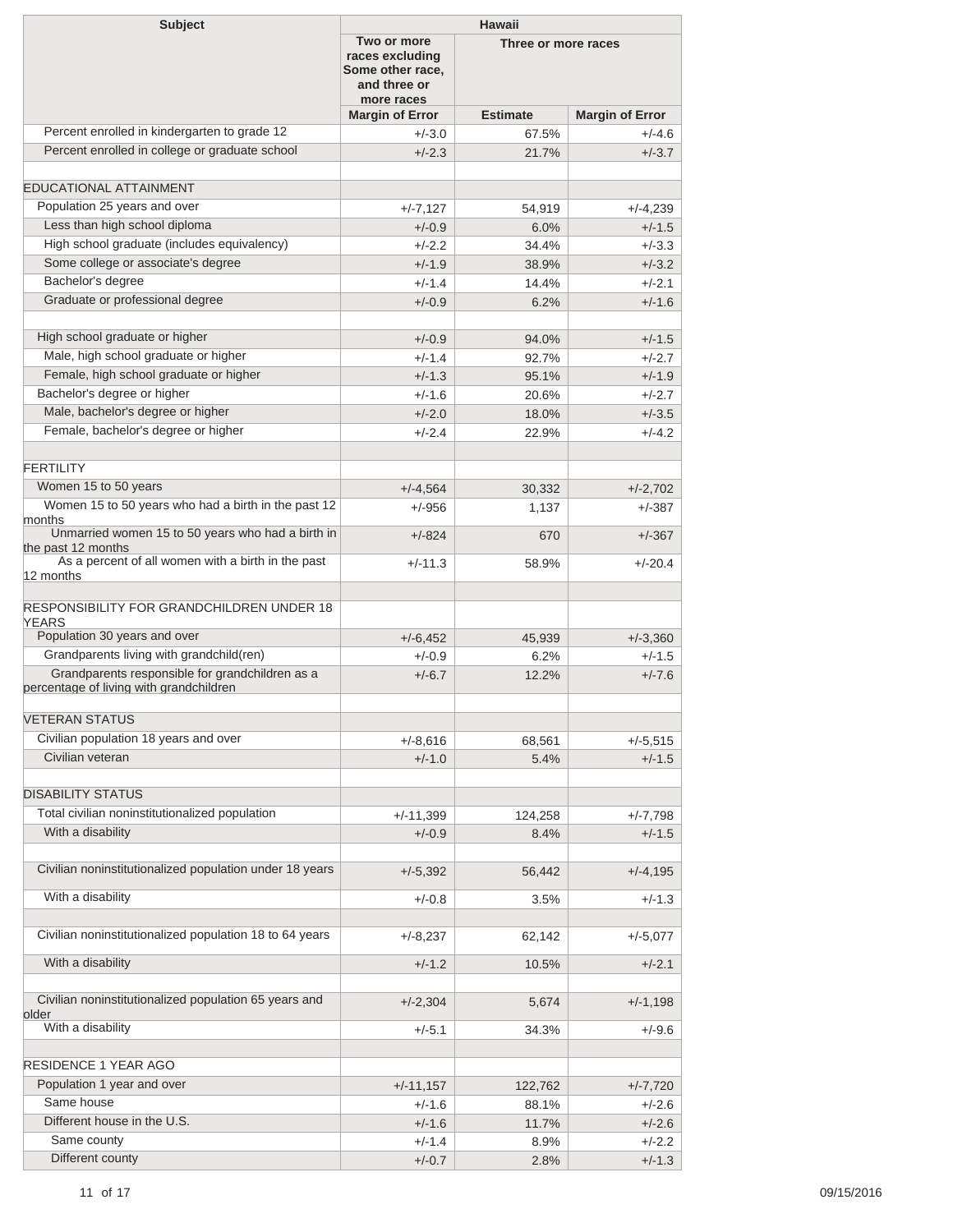| <b>Subject</b>                                                     | <b>Hawaii</b>                                                                    |                     |                        |  |
|--------------------------------------------------------------------|----------------------------------------------------------------------------------|---------------------|------------------------|--|
|                                                                    | Two or more<br>races excluding<br>Some other race,<br>and three or<br>more races | Three or more races |                        |  |
|                                                                    | <b>Margin of Error</b>                                                           | <b>Estimate</b>     | <b>Margin of Error</b> |  |
| Same state                                                         | $+/-0.5$                                                                         | 1.1%                | $+/-1.2$               |  |
| Different state                                                    | $+/-0.5$                                                                         | 1.6%                | $+/-0.7$               |  |
| Abroad                                                             | $+/-0.1$                                                                         | 0.2%                | $+/-0.2$               |  |
|                                                                    |                                                                                  |                     |                        |  |
| PLACE OF BIRTH, CITIZENSHIP STATUS AND YEAR<br>OF ENTRY            |                                                                                  |                     |                        |  |
| <b>Native</b>                                                      | $+/-11,078$                                                                      | 125,001             | $+/-7,750$             |  |
| Male                                                               | $+/-1.0$                                                                         | 50.2%               | $+/-2.2$               |  |
| Female                                                             | $+/-1.0$                                                                         | 49.8%               | $+/-2.2$               |  |
|                                                                    |                                                                                  |                     |                        |  |
| Foreign born                                                       | $+/-1,271$                                                                       | 771                 | $+/-416$               |  |
| Male                                                               | $+/-10.3$                                                                        | 54.3%               | $+/-29.0$              |  |
| Female                                                             | $+/-10.3$                                                                        | 45.7%               | $+/-29.0$              |  |
|                                                                    |                                                                                  |                     |                        |  |
| Foreign born; naturalized U.S. citizen<br>Male                     | $+/-1,021$                                                                       | 476                 | $+/-340$               |  |
| Female                                                             | $+/-11.0$                                                                        | 54.4%               | $+/-41.0$              |  |
|                                                                    | $+/-11.0$                                                                        | 45.6%               | $+/-41.0$              |  |
|                                                                    |                                                                                  |                     |                        |  |
| Foreign born; not a U.S. citizen<br>Male                           | $+/-747$                                                                         | 295                 | $+/-231$               |  |
|                                                                    | $+/-17.7$                                                                        | 54.2%               | $+/-44.2$              |  |
| Female                                                             | $+/-17.7$                                                                        | 45.8%               | $+/-44.2$              |  |
|                                                                    |                                                                                  |                     |                        |  |
| Population born outside the United States<br>Entered 2010 or later | $+/-1,271$                                                                       | 771                 | $+/-416$               |  |
|                                                                    | $+/-5.6$                                                                         | N                   | N                      |  |
| Entered 2000 to 2009                                               | $+/-9.2$                                                                         | N                   | N                      |  |
| Entered before 2000                                                | $+/-9.7$                                                                         | N                   | N                      |  |
| WORLD REGION OF BIRTH OF FOREIGN BORN                              |                                                                                  |                     |                        |  |
| Foreign-born population excluding population born at               | $+/-1,271$                                                                       | 771                 | $+/-416$               |  |
| sea                                                                |                                                                                  |                     |                        |  |
| Europe                                                             | $+/-6.6$                                                                         | N                   | N                      |  |
| Asia                                                               | $+/-9.7$                                                                         | N                   | N                      |  |
| Africa                                                             | $+/-0.7$                                                                         | ${\sf N}$           | ${\sf N}$              |  |
| Oceania                                                            | $+/-10.0$                                                                        | N                   | N                      |  |
| Latin America                                                      | $+/-12.7$                                                                        | N                   | N                      |  |
| Northern America                                                   | $+/-1.9$                                                                         | N                   | N.                     |  |
| LANGUAGE SPOKEN AT HOME AND ABILITY TO                             |                                                                                  |                     |                        |  |
| <b>SPEAK ENGLISH</b><br>Population 5 years and over                | $+/-10,500$                                                                      | 108,165             | $+/-7,109$             |  |
| English only                                                       | $+/-1.2$                                                                         | 89.5%               | $+/-2.4$               |  |
| Language other than English                                        | $+/-1.2$                                                                         | 10.5%               | $+/-2.4$               |  |
| Speak English less than "very well"                                | $+/-0.5$                                                                         | 1.3%                | $+/-0.6$               |  |
|                                                                    |                                                                                  |                     |                        |  |
| <b>EMPLOYMENT STATUS</b>                                           |                                                                                  |                     |                        |  |
| Population 16 years and over                                       | $+/-8,998$                                                                       | 74,466              | $+/-5,742$             |  |
| In labor force                                                     | $+/-1.6$                                                                         | 69.7%               | $+/-2.7$               |  |
| Civilian labor force                                               | $+/-1.6$                                                                         | 68.7%               | $+/-2.7$               |  |
| Employed                                                           | $+/-1.7$                                                                         | 64.4%               | $+/-2.8$               |  |
| Unemployed                                                         | $+/-0.7$                                                                         | 4.2%                | $+/-1.3$               |  |
| <b>Unemployment Rate</b>                                           | $+/-1.0$                                                                         | 6.2%                | $+/-1.9$               |  |
| <b>Armed Forces</b>                                                | $+/-0.4$                                                                         | 1.0%                | $+/-0.5$               |  |
| Not in labor force                                                 | $+/-1.6$                                                                         | 30.3%               | $+/-2.7$               |  |
|                                                                    |                                                                                  |                     |                        |  |
| Females 16 years and over                                          | $+/-5,548$                                                                       | 38,401              | $+/-3,442$             |  |
| In labor force                                                     | $+/-2.2$                                                                         | 67.7%               | $+/-3.7$               |  |
| Civilian labor force                                               | $+/-2.3$                                                                         | 67.4%               | $+/-3.7$               |  |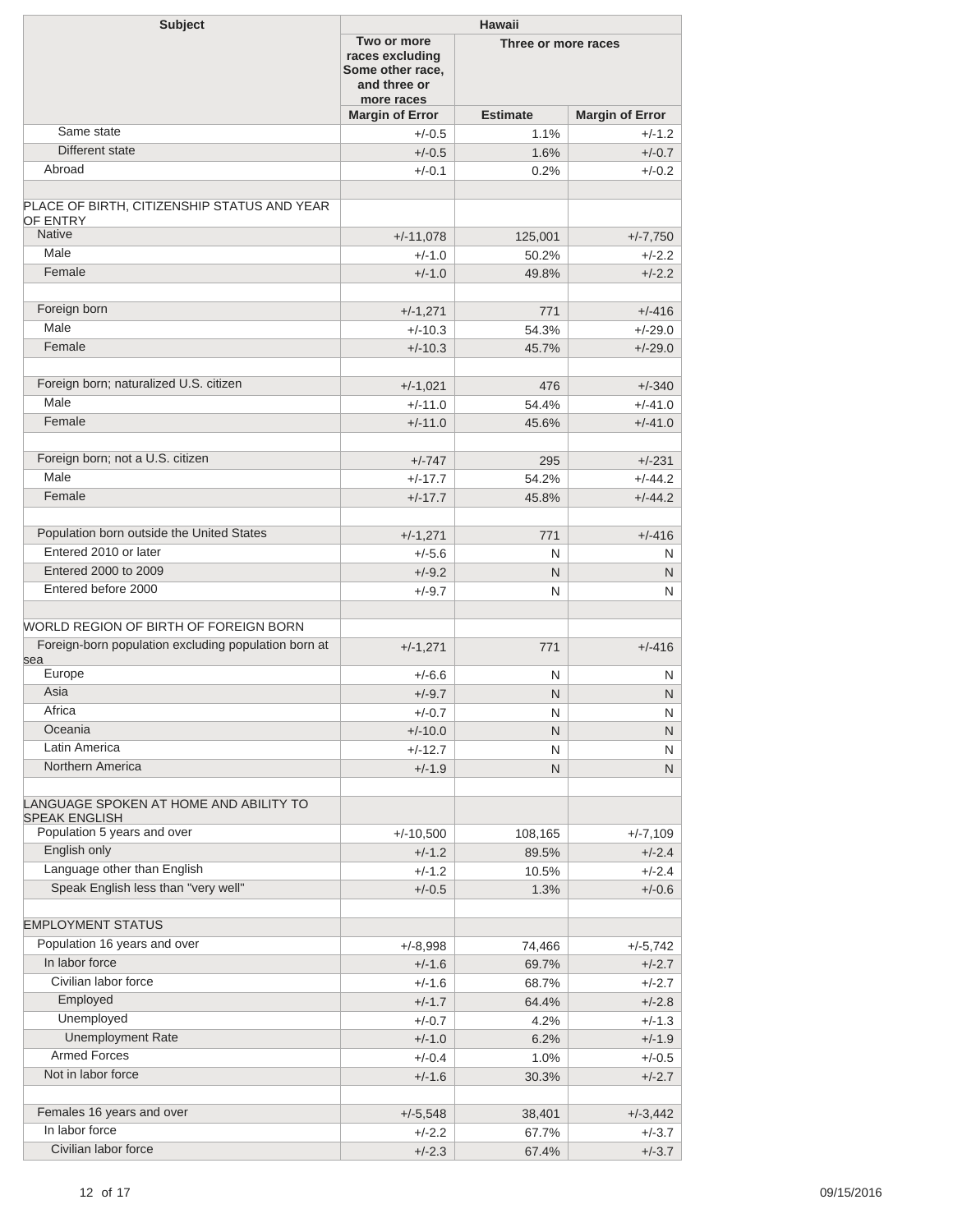| <b>Subject</b>                                                                                | Hawaii                                                                           |                     |                        |
|-----------------------------------------------------------------------------------------------|----------------------------------------------------------------------------------|---------------------|------------------------|
|                                                                                               | Two or more<br>races excluding<br>Some other race,<br>and three or<br>more races | Three or more races |                        |
|                                                                                               | <b>Margin of Error</b>                                                           | <b>Estimate</b>     | <b>Margin of Error</b> |
| Employed                                                                                      | $+/-2.2$                                                                         | 63.7%               | $+/-3.7$               |
| Unemployed                                                                                    | $+/-0.9$                                                                         | 3.7%                | $+/-1.5$               |
| <b>Unemployment Rate</b>                                                                      | $+/-1.4$                                                                         | 5.5%                | $+/-2.1$               |
|                                                                                               |                                                                                  |                     |                        |
| COMMUTING TO WORK                                                                             |                                                                                  |                     |                        |
| Workers 16 years and over                                                                     | $+/-6,917$                                                                       | 47,476              | $+/-3,718$             |
| Car, truck, or van - drove alone                                                              | $+/-1.9$                                                                         | 68.8%               | $+/-3.3$               |
| Car, truck, or van - carpooled                                                                | $+/-1.6$                                                                         | 15.4%               | $+/-2.7$               |
| Public transportation (excluding taxicab)                                                     | $+/-1.0$                                                                         | 6.1%                | $+/-2.3$               |
| Walked                                                                                        | $+/-0.7$                                                                         | 2.3%                | $+/-1.1$               |
| Other means                                                                                   | $+/-0.7$                                                                         | 4.3%                | $+/-1.6$               |
| Worked at home                                                                                | $+/-0.7$                                                                         | 3.1%                | $+/-1.1$               |
| Mean travel time to work (minutes)                                                            |                                                                                  |                     |                        |
|                                                                                               | $+/-1.0$                                                                         | 30.3                | $+/-1.9$               |
|                                                                                               |                                                                                  |                     |                        |
| <b>OCCUPATION</b>                                                                             |                                                                                  |                     |                        |
| Civilian employed population 16 years and over                                                | $+/-7,046$                                                                       | 47,991              | $+/-3,854$             |
| Management, business, science, and arts<br>occupations                                        | $+/-2.0$                                                                         | 26.5%               | $+/-3.4$               |
| Service occupations                                                                           | $+/-2.0$                                                                         | 23.0%               | $+/-3.4$               |
| Sales and office occupations                                                                  | $+/-1.6$                                                                         | 25.4%               | $+/-2.6$               |
| Natural resources, construction, and maintenance                                              | $+/-1.6$                                                                         | 13.9%               | $+/-3.3$               |
| occupations                                                                                   |                                                                                  |                     |                        |
| Production, transportation, and material moving                                               | $+/-1.2$                                                                         | 11.3%               | $+/-2.5$               |
| occupations                                                                                   |                                                                                  |                     |                        |
| Male civilian employed population 16 years and over                                           | $+/-4,529$                                                                       | 23,520              | $+/-2,549$             |
| Management, business, science, and arts                                                       | $+/-2.6$                                                                         | 18.8%               | $+/-3.8$               |
| occupations<br>Service occupations                                                            | $+/-2.5$                                                                         | 22.1%               | $+/-4.5$               |
| Sales and office occupations                                                                  | $+/-2.2$                                                                         |                     | $+/-3.4$               |
| Natural resources, construction, and maintenance                                              |                                                                                  | 12.6%               |                        |
| occupations                                                                                   | $+/-3.0$                                                                         | 27.5%               | $+/-5.9$               |
| Production, transportation, and material moving                                               | $+/-2.3$                                                                         | 19.0%               | $+/-4.9$               |
| occupations                                                                                   |                                                                                  |                     |                        |
| Female civilian employed population 16 years and<br>over                                      | $+/-4,049$                                                                       | 24,471              | $+/-2,439$             |
| Management, business, science, and arts                                                       | $+/-2.8$                                                                         | 34.0%               | $+/-4.5$               |
| occupations                                                                                   |                                                                                  |                     |                        |
| Service occupations                                                                           | $+/-2.9$                                                                         | 23.8%               | $+/-4.9$               |
| Sales and office occupations                                                                  | $+/-2.7$                                                                         | 37.7%               | $+/-4.7$               |
| Natural resources, construction, and maintenance<br>occupations                               | $+/-0.6$                                                                         | 0.8%                | $+/-0.5$               |
| Production, transportation, and material moving                                               | $+/-1.0$                                                                         | 3.8%                | $+/-1.5$               |
| occupations                                                                                   |                                                                                  |                     |                        |
|                                                                                               |                                                                                  |                     |                        |
| <b>INDUSTRY</b>                                                                               |                                                                                  |                     |                        |
| Civilian employed population 16 years and over                                                | $+/-7,046$                                                                       | 47,991              | $+/-3,854$             |
| Agriculture, forestry, fishing and hunting, and mining                                        | $+/-0.4$                                                                         | $0.7\%$             | $+/-0.5$               |
| Construction                                                                                  | $+/-1.4$                                                                         | 10.7%               | $+/-2.9$               |
| Manufacturing                                                                                 | $+/-0.6$                                                                         | 3.4%                | $+/-1.1$               |
| Wholesale trade                                                                               | $+/-0.6$                                                                         | 2.0%                | $+/-0.8$               |
| Retail trade                                                                                  | $+/-1.7$                                                                         | 10.4%               | $+/-2.2$               |
| Transportation and warehousing, and utilities                                                 | $+/-1.3$                                                                         | 8.2%                | $+/-2.2$               |
| Information                                                                                   | $+/-0.7$                                                                         | $2.2\%$             | $+/-1.1$               |
| Finance and insurance, and real estate and rental<br>and leasing                              | $+/-0.9$                                                                         | 5.8%                | $+/-1.4$               |
| Professional, scientific, and management, and<br>administrative and waste management services | $+/-1.2$                                                                         | $8.0\%$             | $+/-2.0$               |
| Educational services, and health care and social<br>assistance                                | $+/-1.8$                                                                         | 19.3%               | $+/-3.1$               |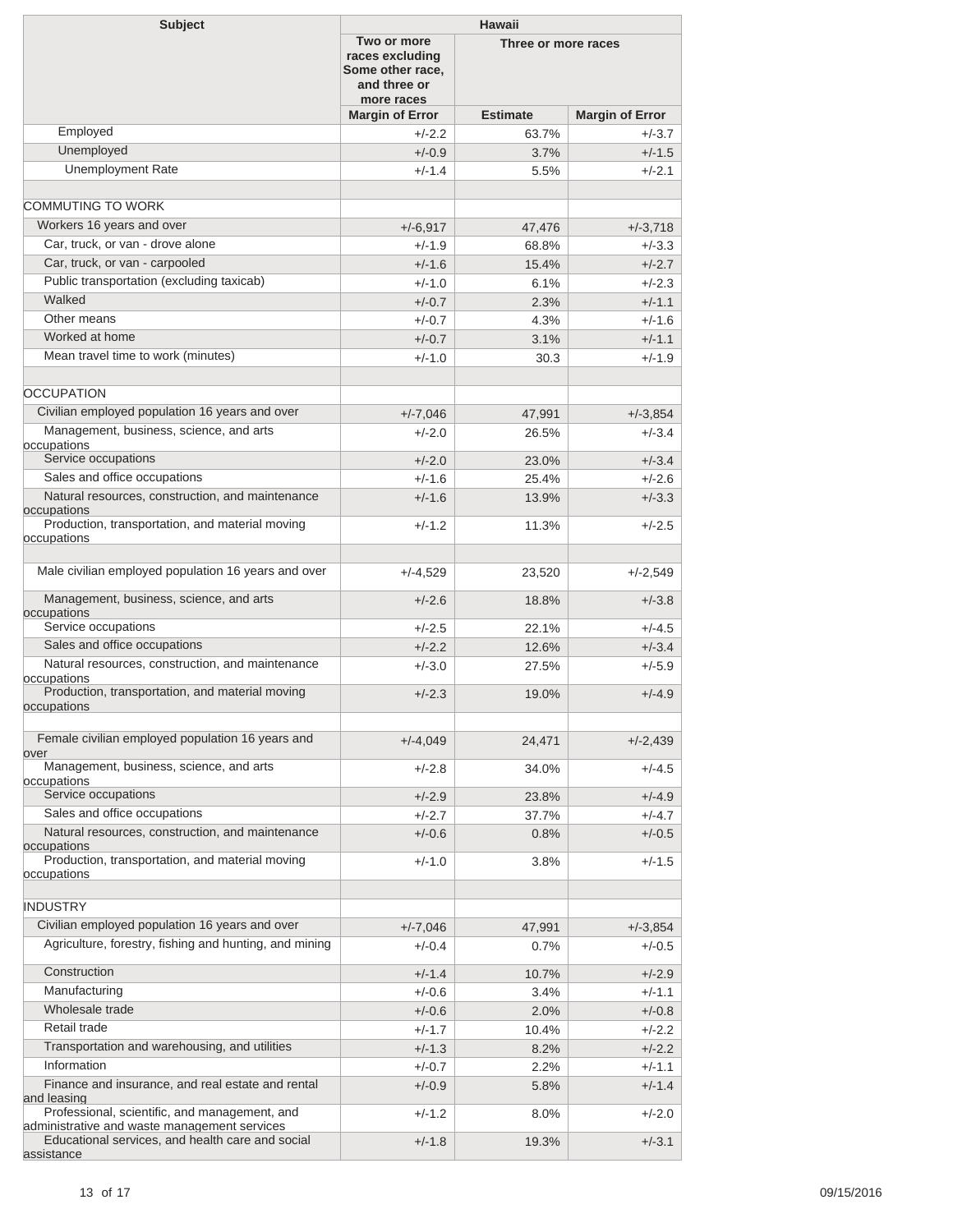| <b>Subject</b>                                                                     | <b>Hawaii</b>                                                                    |                     |                        |
|------------------------------------------------------------------------------------|----------------------------------------------------------------------------------|---------------------|------------------------|
|                                                                                    | Two or more<br>races excluding<br>Some other race,<br>and three or<br>more races | Three or more races |                        |
|                                                                                    | <b>Margin of Error</b>                                                           | <b>Estimate</b>     | <b>Margin of Error</b> |
| Arts, entertainment, and recreation, and<br>accommodation and food services        | $+/-1.7$                                                                         | 15.8%               | $+/-3.0$               |
| Other services (except public administration)                                      | $+/-1.1$                                                                         | 5.4%                | $+/-1.9$               |
| Public administration                                                              | $+/-1.2$                                                                         | 8.1%                | $+/-1.8$               |
|                                                                                    |                                                                                  |                     |                        |
| <b>CLASS OF WORKER</b>                                                             |                                                                                  |                     |                        |
| Civilian employed population 16 years and over                                     | $+/-7,046$                                                                       | 47,991              | $+/-3,854$             |
| Private wage and salary workers                                                    | $+/-1.7$                                                                         | 77.5%               | $+/-2.9$               |
| Government workers                                                                 | $+/-1.7$                                                                         | 18.9%               | $+/-2.7$               |
| Self-employed workers in own not incorporated<br>business<br>Unpaid family workers | $+/-0.8$                                                                         | 3.4%                | $+/-1.0$               |
| INCOME IN THE PAST 12 MONTHS (IN 2015                                              | $+/-0.1$                                                                         | 0.2%                | $+/-0.2$               |
| <b>INFLATION-ADJUSTED DOLLARS)</b><br>Households                                   | $+/-3,259$                                                                       | 22,381              | $+/-1,992$             |
| Median household income (dollars)                                                  | $+/-2,161$                                                                       | 80,490              | +/-6,935               |
| With earnings                                                                      | $+/-1.6$                                                                         | 87.5%               | $+/-3.4$               |
| Mean earnings (dollars)                                                            |                                                                                  |                     | $+/-7,992$             |
| With Social Security income                                                        | $+/-3,602$<br>$+/-2.4$                                                           | 90,518<br>26.8%     | $+/-4.7$               |
| Mean Social Security income (dollars)                                              | $+/-1,151$                                                                       | 17,457              | $+/-1,984$             |
| With Supplemental Security Income                                                  | $+/-1.3$                                                                         | 6.7%                | $+/-2.9$               |
| Mean Supplemental Security Income (dollars)                                        | $+/-1,155$                                                                       | 10,253              | +/-1,359               |
| With cash public assistance income                                                 | $+/-1.2$                                                                         | 4.6%                | $+/-1.9$               |
| Mean cash public assistance income (dollars)                                       | $+/-898$                                                                         | 4,333               | +/-1,826               |
| With retirement income                                                             | $+/-2.4$                                                                         | 21.8%               | $+/-4.3$               |
| Mean retirement income (dollars)                                                   | $+/-2,738$                                                                       | 26,918              | $+/-6,445$             |
| With Food Stamp/SNAP benefits                                                      | $+/-2.3$                                                                         | 23.4%               | $+/-3.9$               |
| <b>Families</b>                                                                    | $+/-2,941$                                                                       | 16,356              | +/-1,672               |
| Median family income (dollars)                                                     | $+/-3,722$                                                                       | 85,327              | $+/-9,208$             |
| Married-couple family                                                              | $+/-2.9$                                                                         | 65.9%               | $+/-5.5$               |
| Median income (dollars)                                                            | $+/-5,944$                                                                       | 96,438              | $+/-7,340$             |
| Male householder, no spouse present, family                                        | $+/-1.9$                                                                         | 9.4%                | $+/-2.9$               |
| Median income (dollars)                                                            | $+/-10,427$                                                                      | 51,080              | $+/-13,986$            |
| Female householder, no husband present, family                                     | $+/-2.7$                                                                         | 24.7%               | $+/-5.7$               |
| Median income (dollars)                                                            | $+/-5,296$                                                                       | 56,474              | $+/-18,725$            |
| Individuals                                                                        | $+/-11,146$                                                                      | 125,772             | $+/-7,761$             |
| Per capita income (dollars)                                                        | $+/-889$                                                                         | 18,551              | +/-1,149               |
| With earnings for full-time, year-round workers:                                   |                                                                                  |                     |                        |
| Male                                                                               | $+/-3,631$                                                                       | 17,902              | $+/-2,287$             |
| Female                                                                             | $+/-3,304$                                                                       | 17,200              | +/-2,011               |
| Mean earnings (dollars) for full-time, year-round<br>workers:                      |                                                                                  |                     |                        |
| Male                                                                               | $+/-2,461$                                                                       | 53,869              | $+/-3,565$             |
| Female                                                                             | $+/-2,260$                                                                       | 45,285              | $+/-3,637$             |
| Median earnings (dollars) full-time, year-round<br>workers:                        |                                                                                  |                     |                        |
| Male                                                                               | $+/-3,877$                                                                       | 47,433              | $+/-5,366$             |
| Female                                                                             | $+/-2,289$                                                                       | 39,869              | +/-4,196               |
| HEALTH INSURANCE COVERAGE                                                          |                                                                                  |                     |                        |
| Civilian noninstitutionalized population                                           | $+/-11,399$                                                                      | 124,258             | $+/-7,798$             |
| With private health insurance                                                      | $+/-1.9$                                                                         | 73.7%               | $+/-2.8$               |
| With public coverage                                                               | $+/-2.0$                                                                         | 30.8%               | $+/-2.8$               |
| No health insurance coverage                                                       | $+/-0.5$                                                                         | 2.8%                | $+/-0.8$               |
| POVERTY RATES FOR FAMILIES AND PEOPLE FOR<br>WHOM POVERTY STATUS IS DETERMINED     |                                                                                  |                     |                        |
| All families                                                                       | $+/-1.7$                                                                         | 7.1%                | $+/-2.9$               |
| With related children of the householder under 18<br>years                         | $+/-2.6$                                                                         | 8.2%                | $+/-3.7$               |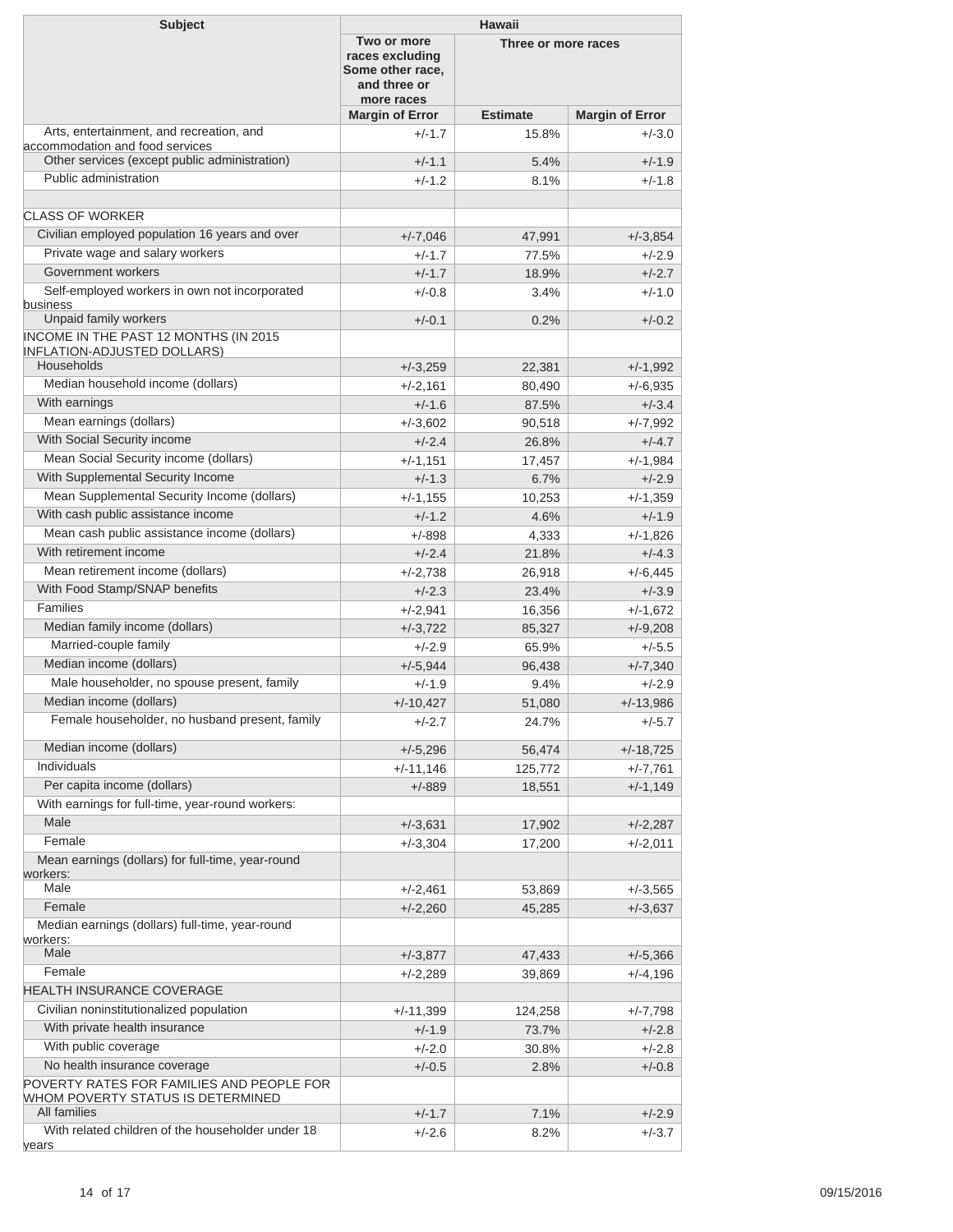| <b>Subject</b>                                                   | <b>Hawaii</b>                                                                                           |                 |                        |
|------------------------------------------------------------------|---------------------------------------------------------------------------------------------------------|-----------------|------------------------|
|                                                                  | Two or more<br>Three or more races<br>races excluding<br>Some other race,<br>and three or<br>more races |                 |                        |
|                                                                  | <b>Margin of Error</b>                                                                                  | <b>Estimate</b> | <b>Margin of Error</b> |
| With related children of the householder under 5<br>years only   | $+/-4.3$                                                                                                | N               | N                      |
| Married-couple family                                            | $+/-1.2$                                                                                                | 2.1%            | $+/-1.8$               |
| With related children of the householder under 18                | $+/-1.7$                                                                                                | 2.4%            | $+/-2.3$               |
| vears<br>With related children of the householder under 5        | N                                                                                                       | N               | N                      |
| years only<br>Female householder, no husband present, family     | $+/-5.6$                                                                                                | 18.1%           | $+/-9.4$               |
| With related children of the householder under 18                | $+/-8.2$                                                                                                | 26.2%           | $+/-15.1$              |
| years<br>With related children of the householder under 5        | $+/-16.1$                                                                                               | N               | N                      |
| years only<br>All people                                         | $+/-1.8$                                                                                                | 11.1%           | $+/-2.5$               |
| Under 18 years                                                   | $+/-3.3$                                                                                                | 14.7%           | $+/-4.4$               |
| Related children of the householder under 18 years               | $+/-3.3$                                                                                                | 14.6%           | $+/-4.4$               |
| Related children of the householder under 5 years                | $+/-4.6$                                                                                                | 18.7%           | $+/-7.9$               |
|                                                                  |                                                                                                         |                 |                        |
| Related children of the householder 5 to 17 years                | $+/-3.4$                                                                                                | 12.9%           | $+/-4.2$               |
| 18 years and over                                                | $+/-1.3$                                                                                                | 8.1%            | $+/-2.4$               |
| 18 to 64 years                                                   | $+/-1.4$                                                                                                | 7.9%            | $+/-2.1$               |
| 65 years and over                                                | $+/-2.9$                                                                                                | 10.3%           | $+/-9.9$               |
| People in families                                               | $+/-2.0$                                                                                                | 9.9%            | $+/-2.7$               |
| Unrelated individuals 15 years and over<br><b>HOUSING TENURE</b> | $+/-4.3$                                                                                                | 23.8%           | $+/-7.1$               |
| Occupied housing units                                           |                                                                                                         |                 |                        |
| Owner-occupied housing units                                     | $+/-3,259$                                                                                              | 22,381          | $+/-1,992$             |
| Renter-occupied housing units                                    | $+/-2.4$<br>$+/-2.4$                                                                                    | 47.8%<br>52.2%  | $+/-4.7$<br>$+/-4.7$   |
| Average household size of owner-occupied unit                    | $+/-0.17$                                                                                               | 4.04            | $+/-0.36$              |
| Average household size of renter-occupied unit                   | $+/-0.18$                                                                                               | 3.63            | $+/-0.30$              |
| <b>UNITS IN STRUCTURE</b>                                        |                                                                                                         |                 |                        |
| Occupied housing units                                           | $+/-3,259$                                                                                              | 22,381          | $+/-1,992$             |
| 1-unit, detached or attached                                     | $+/-2.3$                                                                                                | 64.4%           | $+/-4.6$               |
| 2 to 4 units                                                     | $+/-1.4$                                                                                                | 7.7%            | $+/-2.9$               |
| 5 or more units                                                  | $+/-2.2$                                                                                                | 27.7%           | $+/-4.5$               |
| Mobile home, boat, RV, van, etc.                                 | $+/-0.2$                                                                                                | 0.1%            | $+/-0.2$               |
| YEAR STRUCTURE BUILT                                             |                                                                                                         |                 |                        |
| Occupied housing units                                           | $+/-3,259$                                                                                              | 22,381          | $+/-1,992$             |
| Built 2014 or later                                              | $+/-0.4$                                                                                                | 0.0%            | $+/-0.6$               |
| Built 2010 to 2013                                               | $+/-0.8$                                                                                                | 4.0%            | $+/-2.2$               |
| Built 2000 to 2009                                               | $+/-2.2$                                                                                                | 14.1%           | $+/-3.4$               |
| Built 1980 to 1999                                               | $+/-2.3$                                                                                                | 29.9%           | $+/-4.6$               |
| Built 1960 to 1979                                               | $+/-2.7$                                                                                                | 38.0%           | $+/-5.4$               |
| Built 1940 to 1959                                               | $+/-2.0$                                                                                                | 11.5%           | $+/-3.1$               |
| Built 1939 or earlier                                            | $+/-1.0$                                                                                                | 2.5%            | $+/-1.3$               |
| <b>VEHICLES AVAILABLE</b>                                        |                                                                                                         |                 |                        |
| Occupied housing units                                           | $+/-3,259$                                                                                              | 22,381          | $+/-1,992$             |
| None                                                             | $+/-1.3$                                                                                                | 5.7%            | $+/-2.2$               |
| 1 or more<br><b>HOUSE HEATING FUEL</b>                           | $+/-1.3$                                                                                                | 94.3%           | $+/-2.2$               |
| Occupied housing units                                           |                                                                                                         |                 |                        |
| Gas                                                              | $+/-3,259$<br>$+/-0.7$                                                                                  | 22,381<br>1.7%  | $+/-1,992$<br>$+/-1.0$ |
| Electricity                                                      | $+/-2.0$                                                                                                | 29.6%           | $+/-4.1$               |
| All other fuels                                                  | $+/-0.7$                                                                                                | 3.0%            | $+/-1.3$               |
| No fuel used                                                     | $+/-2.4$                                                                                                | 65.8%           | $+/-4.5$               |
| SELECTED CHARACTERISTICS                                         |                                                                                                         |                 |                        |
| Occupied housing units                                           | $+/-3,259$                                                                                              | 22,381          | $+/-1,992$             |
| No telephone service available                                   | $+/-0.7$                                                                                                | N               | N                      |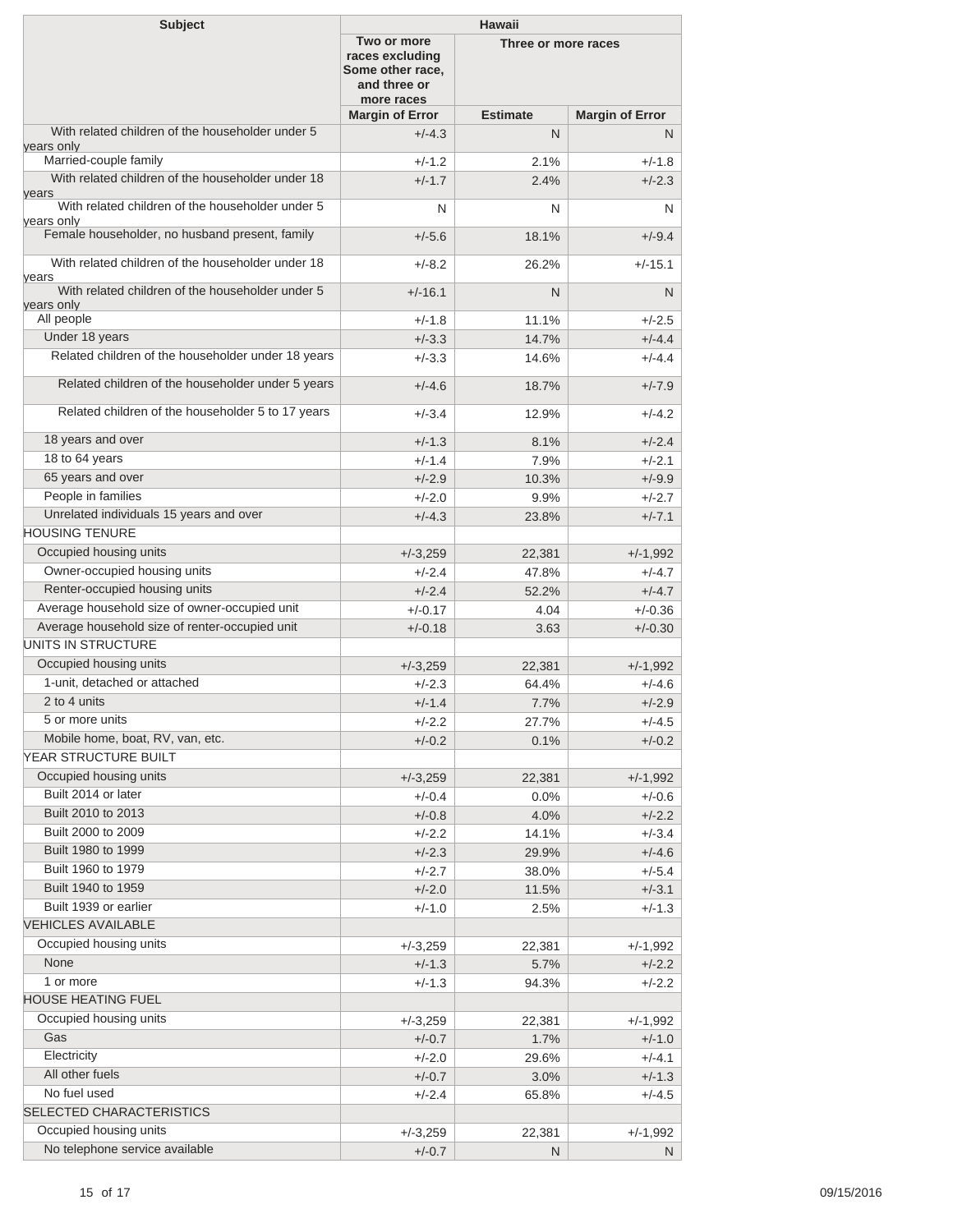| <b>Subject</b>                                                                                      | Hawaii                                                                           |                     |                        |
|-----------------------------------------------------------------------------------------------------|----------------------------------------------------------------------------------|---------------------|------------------------|
|                                                                                                     | Two or more<br>races excluding<br>Some other race,<br>and three or<br>more races | Three or more races |                        |
|                                                                                                     | <b>Margin of Error</b>                                                           | <b>Estimate</b>     | <b>Margin of Error</b> |
| 1.01 or more occupants per room                                                                     | $+/-1.9$                                                                         | 13.9%               | $+/-3.3$               |
| SELECTED MONTHLY OWNER COSTS AS A<br>PERCENTAGE OF HOUSEHOLD INCOME IN THE<br><b>PAST 12 MONTHS</b> |                                                                                  |                     |                        |
| Housing units with a mortgage (excluding units where<br>SMOC cannot be computed)                    | $+/-2,111$                                                                       | 8,211               | $+/-1,127$             |
| Less than 30 percent                                                                                | $+/-4.0$                                                                         | 58.5%               | $+/-7.5$               |
| 30 percent or more                                                                                  | $+/-4.0$                                                                         | 41.5%               | $+/-7.5$               |
| <b>OWNER CHARACTERISTICS</b>                                                                        |                                                                                  |                     |                        |
| Owner-occupied housing units                                                                        | $+/-2,250$                                                                       | 10,709              | $+/-1,301$             |
| Median value (dollars)                                                                              | $+/-23,521$                                                                      | 485,700             | $+/-36,557$            |
| Median selected monthly owner costs with a<br>mortgage (dollars)                                    | $+/-78$                                                                          | 2,214               | $+/-132$               |
| Median selected monthly owner costs without a<br>mortgage (dollars)                                 | $+/-30$                                                                          | 482                 | $+/-50$                |
| <b>GROSS RENT AS A PERCENTAGE OF HOUSEHOLD</b><br><b>INCOME IN THE PAST 12 MONTHS</b>               |                                                                                  |                     |                        |
| Occupied units paying rent (excluding units where<br><b>GRAPI</b> cannot be computed)               | $+/-2,551$                                                                       | 10,935              | $+/-1,525$             |
| Less than 30 percent                                                                                | $+/-4.5$                                                                         | 53.0%               | $+/-7.5$               |
| 30 percent or more                                                                                  | $+/-4.5$                                                                         | 47.0%               | $+/-7.5$               |
| <b>GROSS RENT</b>                                                                                   |                                                                                  |                     |                        |
| Occupied units paying rent                                                                          | $+/-2,525$                                                                       | 11,108              | $+/-1,565$             |
| Median gross rent (dollars)                                                                         | $+/-85$                                                                          | 1,359               | $+/-129$               |
| <b>COMPUTERS AND INTERNET USE</b>                                                                   |                                                                                  |                     |                        |
| <b>Total households</b>                                                                             | $+/-3,259$                                                                       | 22,381              | $+/-1,992$             |
| With a computer                                                                                     | $+/-1.5$                                                                         | 96.7%               | $+/-1.6$               |
| With a broadband Internet subscription                                                              | $+/-2.3$                                                                         | 86.6%               | $+/-4.1$               |

Data are based on a sample and are subject to sampling variability. The degree of uncertainty for an estimate arising from sampling variability is represented through the use of a margin of error. The value shown here is the 90 percent margin of error. The margin of error can be interpreted roughly as providing a 90 percent probability that the interval defined by the estimate minus the margin of error and the estimate plus the margin of error (the lower and upper confidence bounds) contains the true value. In addition to sampling variability, the ACS estimates are subject to nonsampling error (for a discussion of nonsampling variability, see Accuracy of the Data). The effect of nonsampling error is not represented in these tables.

Data for the households, families, occupied housing units, owner-occupied housing units, and renter-occupied housing units lines refer to the specified race, Hispanic or Latino, American Indian or Alaska Native, or ancestry of the householder shown in the table. Data in the "Total population" column are shown regardless of the race, Hispanic or Latino, American Indian or Alaska Native, or ancestry of the person.

Due to methodological changes to data collection that began in data year 2013, comparisons of language estimates from that point to estimates from 2013 forward should be made with caution. For more information, see: Language User Note.

The Census Bureau introduced a new set of disability questions in the 2008 ACS questionnaire. Accordingly, comparisons of disability data from 2008 or later with data from prior years are not recommended. For more information on these questions and their evaluation in the 2006 ACS Content Test, see the Evaluation Report Covering Disability.

Employment and unemployment estimates may vary from the official labor force data released by the Bureau of Labor Statistics because of differences in survey design and data collection. For guidance on differences in employment and unemployment estimates from different sources go to Labor Force Guidance.

Industry codes are 4-digit codes and are based on the North American Industry Classification System 2012. The Industry categories adhere to the guidelines issued in Clarification Memorandum No. 2, "NAICS Alternate Aggregation Structure for Use By U.S. Statistical Agencies," issued by the Office of Management and Budget.

Occupation codes are 4-digit codes and are based on Standard Occupational Classification 2010.

Logical coverage edits applying a rules-based assignment of Medicaid, Medicare and military health coverage were added as of 2009 -- please see http://www.census.gov/library/working-papers/2010/demo/coverage\_edits\_final.html for more details. The 2008 data table